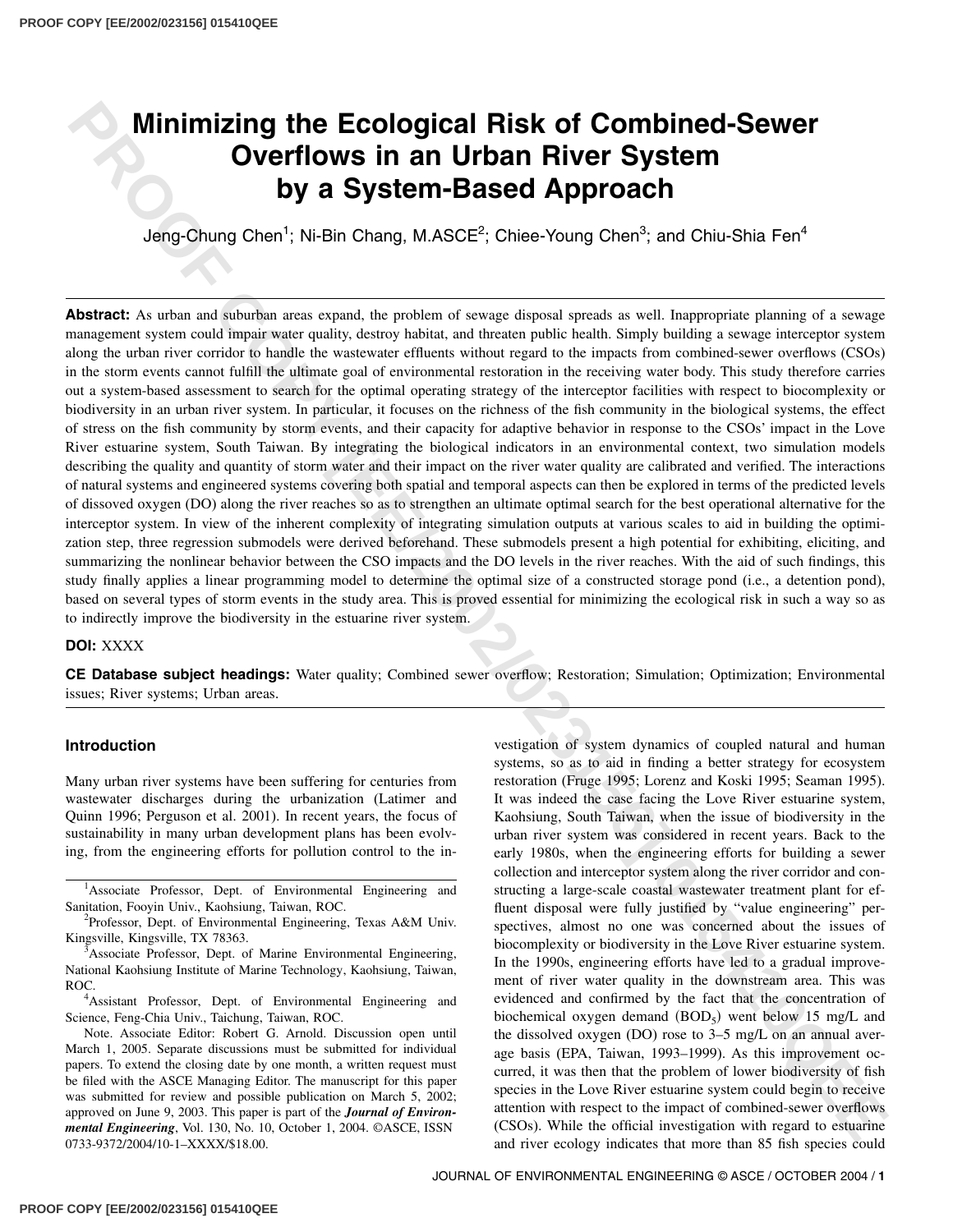

**Fig. 1.** Geographical location of study area and sampling sites

be found in the neighboring river systems in South Taiwan, only 17 fish species appeared in the Love River estuarine system within the time period of 1993–1995 and 1997 to 1998 (Chen and Hsiao 1996; Huang 1996; Chen et al. 1999). Simply building an interceptor system along the river corridor to intercept and transport daily wastewater flows to remote treatment plants without regard to the CSOs' impacts in the storm events cannot fulfill the ultimate goal of environmental restoration for this urban river system (Attrill 1998).

Many developed countries have proposed various real time control schemes to improve the efficiency of sewer system operation (Nyberg et al. 1996; Vazquez et al. 1997; Weinreich et al. 1997; Petruck et al. 1998; Entem et al. 1998; Cassar and Verworn 1999). Previous development of stormwater management programs covers broad areas, and many studies have been performed regarding automatic assessment of urban stormwater (Leiser 1974), general guidelines for urban stormwater management and technology (Lager 1977), specific control measures (US EPA 1995), control and treatment technologies (Moffa 1989), enchancing urban watershed mangement skills (US EPA 1993), and stormwater storage (Walesh and Carr 2000). But almost none of these directly links the stormwater or CSOs' management issues with biocomplexity or biodiversity in the river system. To preserve, improve, and restore the ecosytem integrity in the estuarine rehabilitation process, this study therefore carries out a systembased assessment to promote a comprehensive investigation of CSOs' impacts with regard to the biocomplexity or biodiversity in the urban river system. In particular, it focuses on the richness of the fish community in the biological systems, the effect of stress on the fish community by storm events, and their capacity for adaptive behavior in response to the CSO's impacts in the Love River estuarine system, South Taiwan. A sampling campaign with respect to both biological and environmental aspects was carried out in the late 1990s and the early part of 2000 to aid in characterizing the "critical limit" of DO in the fish community. By integraing the biological indicators in an environment context, two simulation models describing the quality and quantity of storm water and its impacts to the river water quality are calibrated and verified in this study. One is the *Storm Water Management Model* *(SWMM)*, which is a well-known software package developed by the US EPA in 1969–1971; the other is the *Love River Hydrodynamic and Water Quality (LRHWQ)*, which is a customized software package developed by the writers to fit these specific research needs (Fen 2001). The output from cases where both the simulation processes are gained can be fed into the optimization analysis as input for investigating an optimal control scheme associated with each main gate in the interceptor system. The interactions of natural systems and engineered systems can then be explored in terms of the predicted levels of DO in the river system so as to improve the strength of ecosystem rehabilitation. In view of the inherent complexity of integrating simulation outputs to aid in finding the optimal control scheme, some regression submodels must be derived beforehand with high potential for exhibiting, eliciting, and summarizing the nonlinear behavior between the CSO impacts and the levels of DO in the river system. Final systems engineering analysis for building a storage pond with an optimal size may become achievable based on such a high degree of interdisciplinary integration.

# **Methodology**

# *Study Site*

Kaohsiung City, located in the southwestern part of Taiwan, is a rapidly growing international harbor (i.e., ranked fifth in the world in 2001) and business center with an area of 154 sq km and a total population of approximately 1.5 million in 2001. The Love River, with its origin in Kaohsiung County, runs through the northwestern part of Kaohsiung City (i.e., the downtown area) and enters the harbor about 2.5 km east of the harbor entrance. It is approximately 15 km long and drains an area of about 6,800 ha with two major branches as Pao-Chu channel and No. 2 channel from the east. The upper watershed includes agricultural, residential, and industrial land uses with a river width of 45–85 m. Its lower stretch of 1.6 km passes through the center of the city, where it drains predominately residential and commercial districts. This stretch, with stone-grouted banks is straight and 100–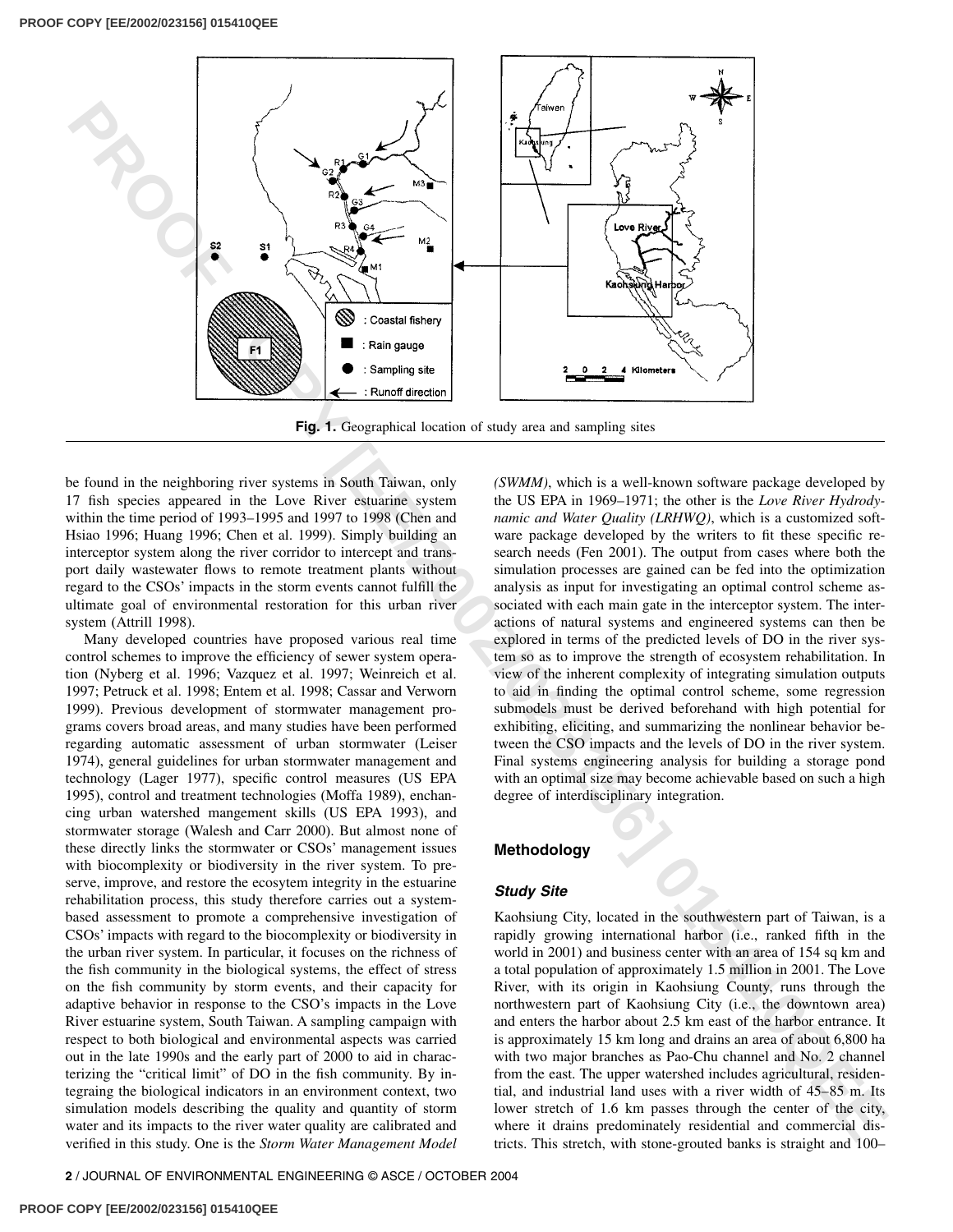



120 m wide. A narrow park, built as part of the sewer construction plan runs along the banks of that section with facilities for recreational purposes and aesthetic enjoyment. It provides one of the most beneficial sites for sightseeing in this city. Both the Kaohsiung harbor and the Love River have been badly polluted due to continuously receiving untreated sewage since 1965. Different levels of government agencies have initiated different scales of long-term or short-term water quality monitoring programs of river and harbor water since then. The measures of pH, DO,  $BOD<sub>5</sub>$ , suspended solids (SS), and temperature are generally regarded as the main parameters being observed in this river system. In addition to official investigations, research-oriented programs have also initiated a couple of site-specific sampling efforts in this region. Fig. 1 describes the geographical location of the study area and the sampling sites selected by both government agencies and researchers.

The sewers constructed since 1980 mainly include trunk sewers, main sewers, and submain sewers in the central part of the city. The estimated average flow and maximum flow that can be shipped to a remote coastal wastewater treatment plant are

**Table 1.** Sampling Efforts Covered in This Study

| Sampling<br>site | River water<br>sampling | Storm runoff<br>sampling | <b>Biological</b><br>sampling |
|------------------|-------------------------|--------------------------|-------------------------------|
| G1               |                         | X                        |                               |
| G <sub>2</sub>   |                         | X                        |                               |
| G <sub>3</sub>   |                         | X                        |                               |
| G <sub>4</sub>   |                         | X                        |                               |
| R1               | X                       |                          | X                             |
| R <sub>2</sub>   | Χ                       | X                        | X                             |
| R <sub>3</sub>   | X                       | X                        |                               |
| R <sub>4</sub>   | X                       | X                        | X                             |
| S <sub>1</sub>   | X                       |                          |                               |
| S <sub>2</sub>   | X                       |                          |                               |
| F1               |                         |                          | X                             |
|                  |                         |                          | Loading                       |
|                  |                         | Base flow                | of $BOD5$                     |
|                  | Catchments area         | in dry day               | in dry day                    |
| Interceptor      | (ha)                    | (CMS)                    | (kg/day)                      |
| G1               | 3,689                   | 2.01                     | 37,639                        |
| G <sub>2</sub>   | 506                     | 0.12                     | 2,346                         |
| G <sub>3</sub>   | 782                     | 0.61                     | 11,195                        |
| G <sub>4</sub>   | 169                     | 0.15                     | 2,662                         |
|                  |                         |                          |                               |

400,000 and  $560,000 \text{ m}^3/\text{day}$ , respectively. During storm events, the flow rate in the trunk sewer becomes a limiting factor. Obviously, the excess flow resulting from the storm event must be disposed of in the Love River, which could result in a sudden devastating impact to the local ecosystem. Rainfall-runoff patterns were extensively investigated during the time period between 1993 and 1997. Fig. 2 displays a set of records of rainfall intensities and DO concentrations measured at four gate locations (R1, R2, R4, and S1). It appears that the DO levels in the Love River fluctuate over time in response to the variations of rainfallrunoff patterns. Concerning the environmental rehabilitation of the Love River ecosystem, the search for an optimal management strategy for gate operation is essential. To properly handle those residual CSOs, using the systems engineering approach to building a storage pond with optimal size and preparing an emergency response program in the coastal wastewater treatment plant to control the impact of CSOs in the summer seasons is needed.

# *Study Design*

This study began with a search of the "critical limit" of DO in the fish community that could be applied as a biological indicator and reflects the required control effort in the engineered interceptor system. It was followed by more detailed discussion's covering the proper integration of two simulation models and one optimization model for use in systems analysis. After successful application of calibration and verification for each specific simulation model, the integrated optimization analysis would enable the creation of invaluable insights for determining the required optimal control scheme for the interceptor system and the optimal size of a storage pond (i.e., detention pond) to be engineered. A field survey of fish richness and rainfall/runoff patterns from both qualitative and quantitative aspects was required for linking the interactions between natural and human systems. Table 1 summarizes the entire effort in field surveys that are essential to fulfilling all the goals of this study. The detailed discussions related to both ecological and environment aspects will be addressed below.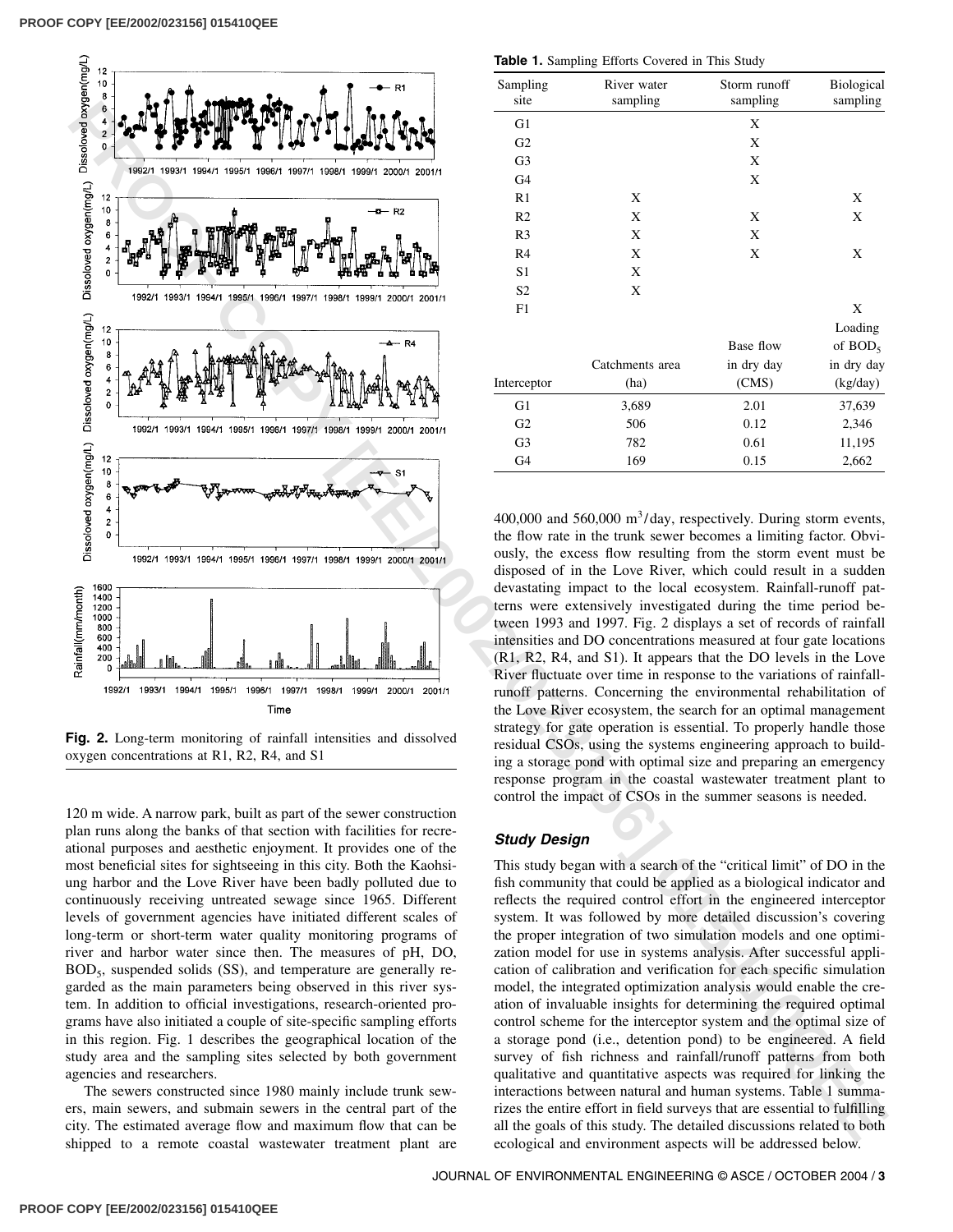## **Critical Limit Study of Fish Community**

This estuary and coastal sea are the high productivity zones where many aquatic species find nursery grounds for their young. The water quality deterioration due to intensive urbanization and industrialization along the Koahsiung coastal region has stressed the organisms living in this region. The field surveys covering the entire coastal and estuarine region were carried out in a thorough biological monitoring program to assist in assessing the impact of CSOs and ocean outfalls (Chen et al. 2002). In this program, we used a demersal trawl (5 m in width, 2.5 cm mesh size at cod end) to investigate the fish community in the Kaohsiung coastal region (marked by F1 in Fig. 1). Each sampling campaign was conducted on a monthly basis and used a boat that was usually kept at 2 to 3 knots speed for 30 min intervals. In addition, a threelayer gill net  $(8 \times 20 \times 8$  cm mesh size for the inside, middle, and outer layer) was utilized to collect fish samples around the estuarine area. Every sampling campaign was conducted for 30 min at three sites (marked by R1, R3, and R4 in Fig. 1). The initial findings confirmed that of the more than 85 fish species that could be found in the neighboring river and coastal water systems in South Taiwan, only 17 fish species appeared in the Love River estuarine system (Chen et al. 2002). The major fish species found in the Love River include *Nematalosa com, Leiognathus equulus, Megalops Cyprinodes, Chanos chanos, Leiognathus nuchalis, Gerres filamentosus*, and *Liza macrolepis* (Chen et al. 2002).

result, the DO level of 0.5 mg/L was finally chosen as a typical lethal concentration and is named the "critical limit" in the local fish community when receiving the stormwater impacts. This study also concurred with previous observation that a DO level below 3 mg/L may be regarded as a condition which could impose an obvious negative ecological impact in this river system in the long run (Jones 1964; Vaughan and Russell 1982; Alan 1995). Therefore, the DO level 3 mg/L was finally chosen as the harmful condition in this study. In practical application, it is desirable to determine an effective management strategy for operating the interceptor system so that the anticipated DO level can be maintained in all river reaches over a given control period.

# **Field Surveys of Combined-Sewer Overflows and Stream Water Quality**

|                        | entire coastal and estuarine region were carried out in a thorough<br>biological monitoring program to assist in assessing the impact of<br>CSOs and ocean outfalls (Chen et al. 2002). In this program, we<br>used a demersal trawl (5 m in width, 2.5 cm mesh size at cod end)<br>to investigate the fish community in the Kaohsiung coastal region<br>(marked by F1 in Fig. 1). Each sampling campaign was con-<br>ducted on a monthly basis and used a boat that was usually kept<br>at 2 to 3 knots speed for 30 min intervals. In addition, a three-<br>layer gill net $(8 \times 20 \times 8$ cm mesh size for the inside, middle, and<br>outer layer) was utilized to collect fish samples around the estua-<br>rine area. Every sampling campaign was conducted for 30 min at<br>three sites (marked by R1, R3, and R4 in Fig. 1). The initial<br>findings confirmed that of the more than 85 fish species that could<br>be found in the neighboring river and coastal water systems in<br>South Taiwan, only 17 fish species appeared in the Love River<br>estuarine system (Chen et al. 2002). The major fish species found<br>in the Love River include Nematalosa com, Leiognathus equulus,<br>Megalops Cyprinodes, Chanos chanos, Leiognathus nuchalis,<br>Gerres filamentosus, and Liza macrolepis (Chen et al. 2002).<br>In order to explore the "critical limit" of DO in the estuarine<br>region, ecological response analysis was designed to examine<br>three primary elements: the relationship between stressor levels<br>and ecological effects, the plausibility effects that may occur or<br>are occurring as a result of exposure to stressor, and linkages<br>between ecological effects and assessment endpoints when the<br>latter cannot be directly measured. In particular, laboratory analy-<br>sis in this study concentrated on the living thresholds of young<br>Liza macrolepis and Chanos chanos under a full exposure at a<br>lower level of DO (Chen et al. 2002). The lethal concentrations<br>can be reported in terms of three levels, including 16% (i.e., lethal | the organisms living in this region. The field surveys covering the | pose an obvious negative ecological impact in this river system in<br>the long run (Jones 1964; Vaughan and Russell 1982; Alan 1995).<br>Therefore, the DO level 3 mg/L was finally chosen as the harmful<br>condition in this study. In practical application, it is desirable to<br>determine an effective management strategy for operating the in-<br>terceptor system so that the anticipated DO level can be main-<br>tained in all river reaches over a given control period.<br><b>Field Surveys of Combined-Sewer Overflows</b><br>and Stream Water Quality<br>In order to properly identify the pollution load during rainfall, the<br>stormwater runoff was periodically sampled at four locations, as<br>marked by G1, G2, G3, and G4 in Fig. 1, nearby the existing<br>interceptor system during several significant storm events. The<br>sampling area covers 92.4% of the Love River watershed. New<br>rain gauges were installed at three locations, as marked by M1,<br>M2, and M3 in Fig. 1, to record rainfall intensity during these<br>storm events. The collected information from these storm events<br>is summarized in Table 2. Simultaneous recording of rainfall in-<br>tensity, flow rate of run-off in the drainage channel, and the DO<br>concentration in the run-off and the river water to identify the<br>water quality was successfully performed within two storm events<br>which occurred on July 21 and 25, 2001. The follow-on labora-<br>tory analyses based on the standard methods of the EPA in Taiwan<br>provide essential information with regard to the runoff concentra-<br>tions of BOD <sub>5</sub> , SS, total phosphorus (Total-P), and ammonia-<br>nitrogen (NH <sub>3</sub> -N). The gross effects of pollution impact to the<br>Love River were described in terms of several pollutographs.<br>SWMM analysis would serve as part of the simulation studies<br>to aid in the prediction of the DO level in the river. Then the<br>subsequent simulation of river water quality during these storm<br>events, using the LRHWQ model as a tool, would enable us to |                                                             |                                            |
|------------------------|---------------------------------------------------------------------------------------------------------------------------------------------------------------------------------------------------------------------------------------------------------------------------------------------------------------------------------------------------------------------------------------------------------------------------------------------------------------------------------------------------------------------------------------------------------------------------------------------------------------------------------------------------------------------------------------------------------------------------------------------------------------------------------------------------------------------------------------------------------------------------------------------------------------------------------------------------------------------------------------------------------------------------------------------------------------------------------------------------------------------------------------------------------------------------------------------------------------------------------------------------------------------------------------------------------------------------------------------------------------------------------------------------------------------------------------------------------------------------------------------------------------------------------------------------------------------------------------------------------------------------------------------------------------------------------------------------------------------------------------------------------------------------------------------------------------------------------------------------------------------------------------------------------------------------------------------------------------------------------------------------------------------------------------------------------------------------------------------------------------|---------------------------------------------------------------------|------------------------------------------------------------------------------------------------------------------------------------------------------------------------------------------------------------------------------------------------------------------------------------------------------------------------------------------------------------------------------------------------------------------------------------------------------------------------------------------------------------------------------------------------------------------------------------------------------------------------------------------------------------------------------------------------------------------------------------------------------------------------------------------------------------------------------------------------------------------------------------------------------------------------------------------------------------------------------------------------------------------------------------------------------------------------------------------------------------------------------------------------------------------------------------------------------------------------------------------------------------------------------------------------------------------------------------------------------------------------------------------------------------------------------------------------------------------------------------------------------------------------------------------------------------------------------------------------------------------------------------------------------------------------------------------------------------------------------------------------------------------------------------------------------------------------------------------------------------------------------------------------------------------------------------------------------------------------------------------------------------------------------------------------------------------------------------------------------------------------|-------------------------------------------------------------|--------------------------------------------|
|                        | concentration required to kill 16% of the tested animals), 50%,<br>and 84% (i.e., $LC_{16}$ , $LC_{50}$ , and $LC_{84}$ ). Because these tests seldom<br>exceed 96 h, their main value lies in evaluating short-term effects<br>of DO concentration. Given that $LC_{50}$ is commonly characterized<br>as the median effect level in the ecological risk assessment, the<br>corresponding DO level is thus selected as the "critical limit" in<br>this study. In summary, the observed DO level associated with<br>$LC_{50}$ is in between 0.8 and 1.1 mg/L, while the saturated oxygen<br>concentration is close to 9.0 mg/L under normal conditions. As a                                                                                                                                                                                                                                                                                                                                                                                                                                                                                                                                                                                                                                                                                                                                                                                                                                                                                                                                                                                                                                                                                                                                                                                                                                                                                                                                                                                                                                                   |                                                                     | "critical limit" of DO applied in the fish community. Performing a<br>credible SWMM application requires performing a two-stage<br>analysis. The first stage analysis focuses on a calibration study<br>utilizing the data measured on July 25, 2001, and the second stage<br>analysis is to apply a verification study based on the rainfall<br>record measured on July 11, 2001. To properly determine the<br>impacts of stormwater to river water quality, the calibration and                                                                                                                                                                                                                                                                                                                                                                                                                                                                                                                                                                                                                                                                                                                                                                                                                                                                                                                                                                                                                                                                                                                                                                                                                                                                                                                                                                                                                                                                                                                                                                                                                                      | confirm the compliance situations of DO levels based on the |                                            |
|                        | Table 2. Sampling Campaign during the Rainfall Events between 2000 and 2001                                                                                                                                                                                                                                                                                                                                                                                                                                                                                                                                                                                                                                                                                                                                                                                                                                                                                                                                                                                                                                                                                                                                                                                                                                                                                                                                                                                                                                                                                                                                                                                                                                                                                                                                                                                                                                                                                                                                                                                                                                   |                                                                     |                                                                                                                                                                                                                                                                                                                                                                                                                                                                                                                                                                                                                                                                                                                                                                                                                                                                                                                                                                                                                                                                                                                                                                                                                                                                                                                                                                                                                                                                                                                                                                                                                                                                                                                                                                                                                                                                                                                                                                                                                                                                                                                        |                                                             |                                            |
| Survey<br>date         | Time period of<br>rainfall event                                                                                                                                                                                                                                                                                                                                                                                                                                                                                                                                                                                                                                                                                                                                                                                                                                                                                                                                                                                                                                                                                                                                                                                                                                                                                                                                                                                                                                                                                                                                                                                                                                                                                                                                                                                                                                                                                                                                                                                                                                                                              | Sampling time period                                                | Duration<br>(min)                                                                                                                                                                                                                                                                                                                                                                                                                                                                                                                                                                                                                                                                                                                                                                                                                                                                                                                                                                                                                                                                                                                                                                                                                                                                                                                                                                                                                                                                                                                                                                                                                                                                                                                                                                                                                                                                                                                                                                                                                                                                                                      | Total<br>accumulated<br>rainfall<br>(mm)                    | Average<br>rainfall<br>intensity<br>(mm/h) |
| 2000/6/11              | $13:43 - 13:54$                                                                                                                                                                                                                                                                                                                                                                                                                                                                                                                                                                                                                                                                                                                                                                                                                                                                                                                                                                                                                                                                                                                                                                                                                                                                                                                                                                                                                                                                                                                                                                                                                                                                                                                                                                                                                                                                                                                                                                                                                                                                                               | $1343 - 1558$                                                       | 11                                                                                                                                                                                                                                                                                                                                                                                                                                                                                                                                                                                                                                                                                                                                                                                                                                                                                                                                                                                                                                                                                                                                                                                                                                                                                                                                                                                                                                                                                                                                                                                                                                                                                                                                                                                                                                                                                                                                                                                                                                                                                                                     | 10 <sup>°</sup>                                             | 54.5                                       |
| 2000/6/13              | $17:00 - 23:40$                                                                                                                                                                                                                                                                                                                                                                                                                                                                                                                                                                                                                                                                                                                                                                                                                                                                                                                                                                                                                                                                                                                                                                                                                                                                                                                                                                                                                                                                                                                                                                                                                                                                                                                                                                                                                                                                                                                                                                                                                                                                                               | $2000/6/13-6/17$                                                    | 400                                                                                                                                                                                                                                                                                                                                                                                                                                                                                                                                                                                                                                                                                                                                                                                                                                                                                                                                                                                                                                                                                                                                                                                                                                                                                                                                                                                                                                                                                                                                                                                                                                                                                                                                                                                                                                                                                                                                                                                                                                                                                                                    | 43.5                                                        | 6.5                                        |
| 2000/7/4               | $15:27 - 15:38$                                                                                                                                                                                                                                                                                                                                                                                                                                                                                                                                                                                                                                                                                                                                                                                                                                                                                                                                                                                                                                                                                                                                                                                                                                                                                                                                                                                                                                                                                                                                                                                                                                                                                                                                                                                                                                                                                                                                                                                                                                                                                               | $1520 - 1715$                                                       | 11                                                                                                                                                                                                                                                                                                                                                                                                                                                                                                                                                                                                                                                                                                                                                                                                                                                                                                                                                                                                                                                                                                                                                                                                                                                                                                                                                                                                                                                                                                                                                                                                                                                                                                                                                                                                                                                                                                                                                                                                                                                                                                                     | 9.5                                                         | 51.8                                       |
| 2000/7/8               | $13:05 - 18:52$                                                                                                                                                                                                                                                                                                                                                                                                                                                                                                                                                                                                                                                                                                                                                                                                                                                                                                                                                                                                                                                                                                                                                                                                                                                                                                                                                                                                                                                                                                                                                                                                                                                                                                                                                                                                                                                                                                                                                                                                                                                                                               | $1205 - 1915$                                                       | 347                                                                                                                                                                                                                                                                                                                                                                                                                                                                                                                                                                                                                                                                                                                                                                                                                                                                                                                                                                                                                                                                                                                                                                                                                                                                                                                                                                                                                                                                                                                                                                                                                                                                                                                                                                                                                                                                                                                                                                                                                                                                                                                    | 5.5                                                         | 0.9                                        |
| 2000/7/27              | $17:09 - 19:40$                                                                                                                                                                                                                                                                                                                                                                                                                                                                                                                                                                                                                                                                                                                                                                                                                                                                                                                                                                                                                                                                                                                                                                                                                                                                                                                                                                                                                                                                                                                                                                                                                                                                                                                                                                                                                                                                                                                                                                                                                                                                                               | $1715 - 1940$                                                       | 151                                                                                                                                                                                                                                                                                                                                                                                                                                                                                                                                                                                                                                                                                                                                                                                                                                                                                                                                                                                                                                                                                                                                                                                                                                                                                                                                                                                                                                                                                                                                                                                                                                                                                                                                                                                                                                                                                                                                                                                                                                                                                                                    | 93                                                          | 36.9                                       |
| 2000/8/22              | $9:52 - 17:04$                                                                                                                                                                                                                                                                                                                                                                                                                                                                                                                                                                                                                                                                                                                                                                                                                                                                                                                                                                                                                                                                                                                                                                                                                                                                                                                                                                                                                                                                                                                                                                                                                                                                                                                                                                                                                                                                                                                                                                                                                                                                                                | $940 - 1715$                                                        | 432                                                                                                                                                                                                                                                                                                                                                                                                                                                                                                                                                                                                                                                                                                                                                                                                                                                                                                                                                                                                                                                                                                                                                                                                                                                                                                                                                                                                                                                                                                                                                                                                                                                                                                                                                                                                                                                                                                                                                                                                                                                                                                                    | 8.5                                                         | 1.2                                        |
| 2000/9/1               | $11:52 - 13:27$                                                                                                                                                                                                                                                                                                                                                                                                                                                                                                                                                                                                                                                                                                                                                                                                                                                                                                                                                                                                                                                                                                                                                                                                                                                                                                                                                                                                                                                                                                                                                                                                                                                                                                                                                                                                                                                                                                                                                                                                                                                                                               | $1245 - 1600$                                                       | 95                                                                                                                                                                                                                                                                                                                                                                                                                                                                                                                                                                                                                                                                                                                                                                                                                                                                                                                                                                                                                                                                                                                                                                                                                                                                                                                                                                                                                                                                                                                                                                                                                                                                                                                                                                                                                                                                                                                                                                                                                                                                                                                     | 26                                                          | 16.4                                       |
|                        |                                                                                                                                                                                                                                                                                                                                                                                                                                                                                                                                                                                                                                                                                                                                                                                                                                                                                                                                                                                                                                                                                                                                                                                                                                                                                                                                                                                                                                                                                                                                                                                                                                                                                                                                                                                                                                                                                                                                                                                                                                                                                                               | $1500 - 1900$                                                       | 780                                                                                                                                                                                                                                                                                                                                                                                                                                                                                                                                                                                                                                                                                                                                                                                                                                                                                                                                                                                                                                                                                                                                                                                                                                                                                                                                                                                                                                                                                                                                                                                                                                                                                                                                                                                                                                                                                                                                                                                                                                                                                                                    | 539                                                         |                                            |
| 2001/7/11<br>2001/7/25 | $15:30-4:00$ (next day)<br>$14:20 - 15:40$                                                                                                                                                                                                                                                                                                                                                                                                                                                                                                                                                                                                                                                                                                                                                                                                                                                                                                                                                                                                                                                                                                                                                                                                                                                                                                                                                                                                                                                                                                                                                                                                                                                                                                                                                                                                                                                                                                                                                                                                                                                                    | 1600-830 (next day)                                                 | 80                                                                                                                                                                                                                                                                                                                                                                                                                                                                                                                                                                                                                                                                                                                                                                                                                                                                                                                                                                                                                                                                                                                                                                                                                                                                                                                                                                                                                                                                                                                                                                                                                                                                                                                                                                                                                                                                                                                                                                                                                                                                                                                     | 90                                                          | 41.5<br>67.5                               |

**Table 2.** Sampling Campaign during the Rainfall Events between 2000 and 2001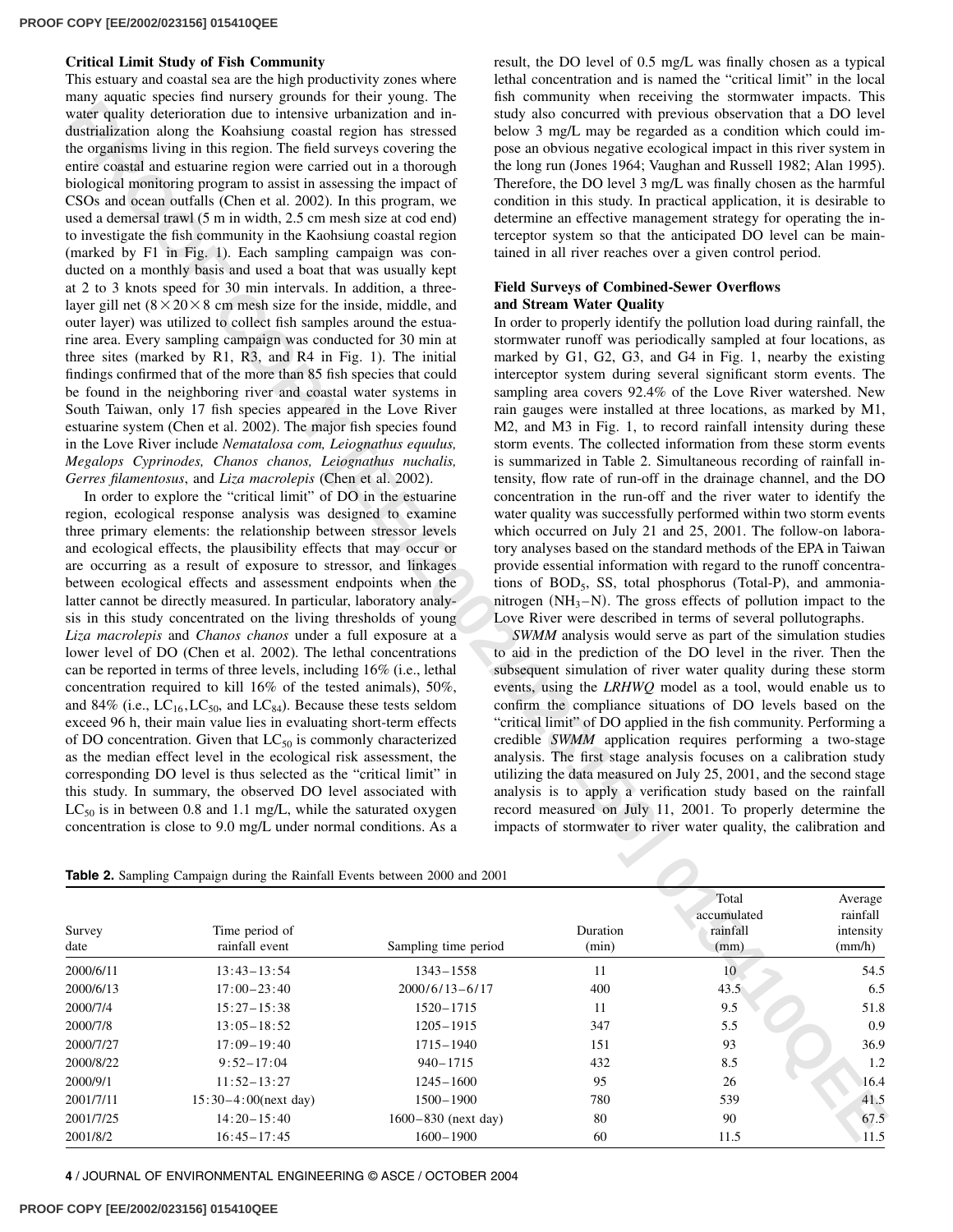

**Fig. 3.** Conceptual flowchart of how to integrate the *Storm Water management* and *Love River Hydrodynamic and Water Quality* models

verification of the *LRHWQ* model is essential. It relies on two sampling campaigns conducted on July 25, 2001 and June 13–17, 2000, respectively. The river authority opened all the gates nearby the interceptor system to release residual CSOs during these storm events so that parameters of concern (i.e.,  $BOD<sub>5</sub>$  and DO) were meaningful in the ecological risk assessment. Sampling sites mainly included the main gate at G1 and the other three gates at G2–G4 being installed for controlling tributary inflows.

**Table 3.** Database Used for  $2^{7-4}$  Fractional Experimental Design Conditional to the Time Used for Interception is Less Than 30 min

#### **Simulation Analyses**

In order to determine the gross pollution impact from the rainfall to the receiving water body during the storm events, the two simulation models must be used one after the other. The output from the *SWMM* analysis can be fed into the *LRHWQ* model as input for investigating the spatial and temporal variations of DO levels in the river reaches during the storm events.

*SWMM* is a widely used model for simulation of runoff quantity and quality in storm events. It consists of several modules, in which the *RUNOFF* block is used to predict the run-off impact and the *TRANSPORT* block is used to calculate flows routed through the sewer system (Huber and Dickinson 1988; Roesner 1988). A 25-year frequency, 1–h duration design storm was selected in order to determine what control was necessary in terms of storage of future regulator overflows. The data used for these projections consisted of 10 years of hourly rainfall data for the years 1990–1999. These data were used as input to the *SWMM RUNOFF* block and the *SWMM TRANSPORT* block to project overflows that cannot be captured by the present sewer system. On the other hand, the *LRHWQ* model, which exhibits a detailed capability of addressing the hydrokinetic characteristics of tidal force, is a two-dimensional (2D) laterally integrated numerical simulation model. The simulation analysis using the *LRHWQ* model was performed over 42 river reaches, in which each length of reach was fixed at 100 m. The reach width, however, may vary spatially and the values used in this study are the same as measured along the river system. To achieve a 2D simulation framework, each reach was further partitioned into six layers vertically. The hydrodynamic characteristics, including the flow velocities and surface elevation at each reach during the storm events, can be calculated by a momentum equation as follows:

$$
\frac{\partial \overline{u}}{\partial t} + \overline{u} \frac{\partial \overline{u}}{\partial x} + \overline{v} \frac{\partial \overline{u}}{\partial z} + g \left[ \frac{\partial \zeta}{\partial x} + \alpha (z + \zeta) \frac{\partial \overline{C}_{S}}{\partial x} \right]
$$

$$
= \frac{1}{w} \frac{\partial}{\partial z} \left( w \varepsilon_{z} \frac{\partial \overline{u}}{\partial z} \right) - \frac{1}{w} \frac{f}{8} \overline{u} |\overline{u}| \left( \frac{db_{1}}{dz} + \frac{db_{2}}{dz} \right) \tag{1}
$$

where  $\bar{u}$ ,  $\bar{v}$  mean the average velocities of river flow in *x*- and *z*directions, respectively, at each reach  $(m s^{-1})$ ;  $b_1, b_2$ =length of vertical layer at a side of reach  $(m)$ ;  $\zeta$ =change of elevation due to the tidal effect at each reach (m);  $w$ =width of river at each reach (m);  $z =$  depth of river at each reach (m);  $\alpha =$  coefficient for correcting the value of water density ( $\rho = \rho_0[1+\alpha \bar{S}]$ ,  $\rho =$ density of

**Table 4.** Database Used for 27−4 Fractional Factorial Experimental Design Conditional to the Time Used for Interception is More Than 30 min

Initial  $BOD<sub>5</sub>$  level  $(mg/I)$ 

Intercepting time of gate

Rainfall intensity  $(mm/h)$ 

|      |                                            |                  |                         | Intercepting time of gate |                  |                                      |
|------|--------------------------------------------|------------------|-------------------------|---------------------------|------------------|--------------------------------------|
| Case | Initial<br>$BOD5$ level<br>(mg/L)<br>$Q_W$ | (min)<br>$T_{1}$ | (min)<br>T <sub>2</sub> | (min)<br>$T_3$            | (min)<br>$T_{4}$ | Rainfall<br>intensity<br>(mm/h)<br>R |
| 1    | 10                                         | 30               | 10                      | 30                        | 10               | 100                                  |
| 2    | 10                                         | 10               | 30                      | 10                        | 30               | 100                                  |
| 3    | 50                                         | 30               | 10                      | 10                        | 30               | 44                                   |
| 4    | 50                                         | 10               | 10                      | 30                        | 30               | 44                                   |
| 5    | 10                                         | 30               | 30                      | 30                        | 30               | 18                                   |
| 6    | 50                                         | 30               | 30                      | 10                        | 10               | 18                                   |
| 7    | 50                                         | 10               | 30                      | 30                        | 10               | 0                                    |
| 8    | 10                                         | 10               | 10                      | 10                        | 10               | 0                                    |

| Case | (mg/L)<br>Qw | (min)<br>$T_1$ | (min)<br>$T_2$ | (min)<br>$T_3$ | (min)<br>$T_{4}$ | (mm/h)<br>R    |
|------|--------------|----------------|----------------|----------------|------------------|----------------|
| 1    | 10           | 60             | 30             | 60             | 30               | 100            |
| 2    | 10           | 30             | 60             | 30             | 60               | 100            |
| 3    | 50           | 60             | 30             | 30             | 60               | 44             |
| 4    | 50           | 30             | 30             | 60             | 60               | 44             |
| 5    | 10           | 60             | 60             | 60             | 60               | 18             |
| 6    | 50           | 60             | 60             | 30             | 30               | 18             |
| 7    | 50           | 30             | 60             | 60             | 30               | 0              |
| 8    | 10           | 30             | 30             | 30             | 30               | $\overline{0}$ |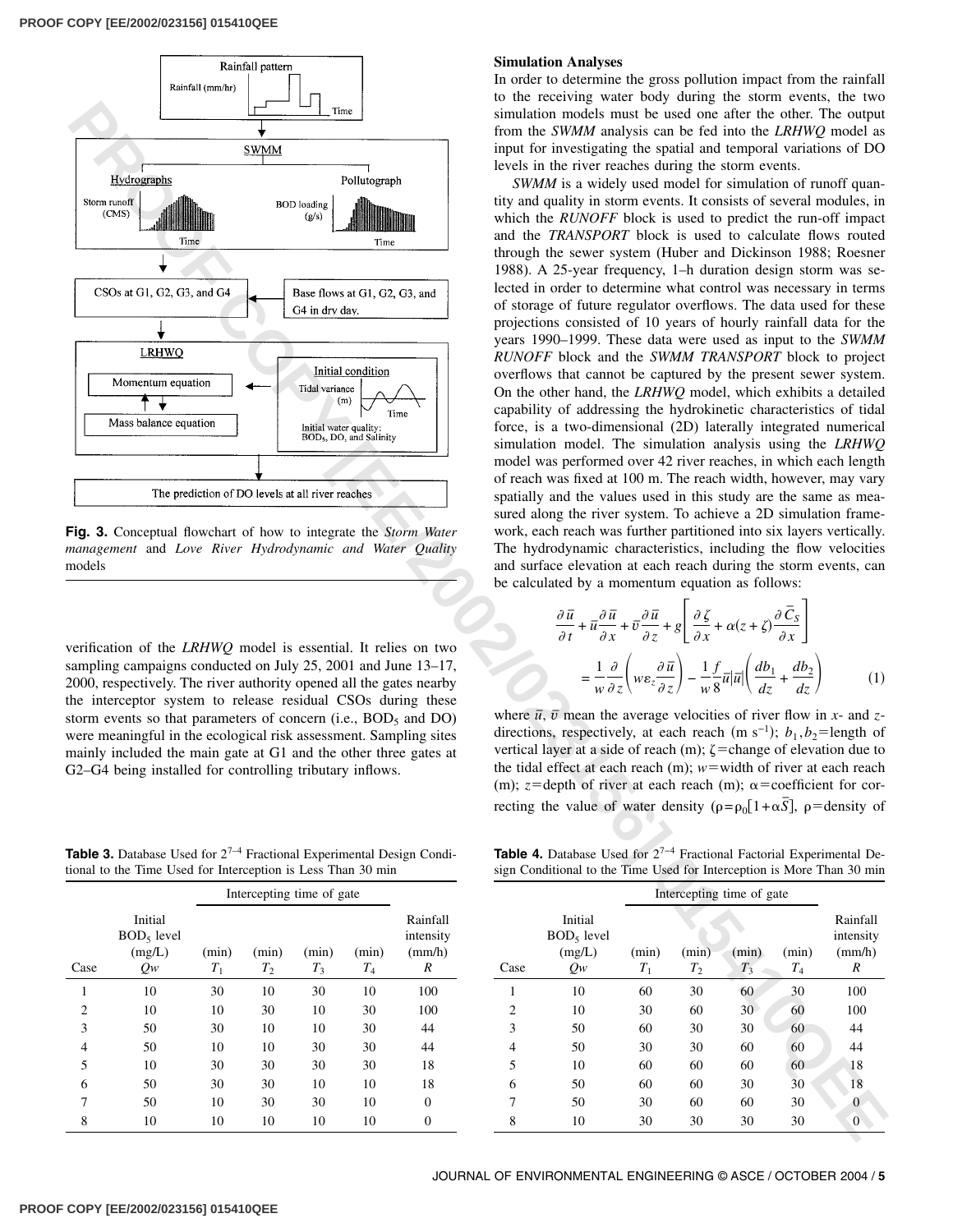

water with salinity  $\overline{S}$  and  $\rho_0$ =density of pure water);  $\varepsilon_z$ =eddy viscosity in *z* direction  $(m^2 s^{-1})$ ; *f*=coefficient of friction (unitless); *g*=acceleration due to gravity (m s<sup>−2</sup>); and  $\overline{C_S}$ =average concentration of constituent or salinity  $(g m<sup>-3</sup>)$ .

The principal pollution impacts of stormwater to all river reaches mainly come from four gates, as marked by G1–G4 in Fig. 1. They consist of one installed for controlling the upstream flow, as marked by G1 in Fig. 1, and the other three installed for controlling the lateral discharges, as marked by G2–G4. The water quality parameters to be estimated by this model may include: (1) conservative substances, like salinity, for which concentrations change over hydrodynamic conditions, and (2) nonconservative substances, like  $BOD<sub>5</sub>$  and DO, that they may be consumed due to chemical or biochemical degradation and increased from resuspension or reaeration in addition to the inherent transport effects of advection and dispersion. The governing equation for the mass balance for any specific water quality constituent considered may be expressed as follows:

$$
\frac{\partial (w \overline{C}_s)}{\partial t} + \frac{\partial (w \overline{u} \overline{C}_s)}{\partial x} + \frac{\partial (w \overline{v} \overline{C}_s)}{\partial z} \n= \frac{\partial}{\partial x} \left( w K_x \frac{\partial \overline{C}_s}{\partial x} \right) + \frac{\partial}{\partial z} \left( w K_z \frac{\partial \overline{C}_s}{\partial z} \right) + w P + \frac{QLP}{\Delta x \Delta z} (2)
$$

where *P*=sink or source (g m<sup>-3</sup> s<sup>-1</sup>); *QLP*=waste load from lateral discharge of sewage in the storm flooding time period  $(g s^{-1})$ ; and  $K_x$ ,  $K_z$ =dispersion and turbulent diffusion coefficients in the axes *x* and *z*, respectively  $(m^2 s^{-1})$ .

Fig. 3 depicts the conceptual flowchart of how these two simulation models can be integrated into one holistic scenario for environmental impact assessment. Upon receiving the rainfall information every minute through a wireless or leased line transmission system, the *SWMM* model (having been calibrated and verified before) would be able to make an immediate prediction of the quantity and quality of runoff and continuously send the predicted waste load information of CSOs (i.e., pollutographs) to *LRHWQ* every 5 min within a 10–h time period. *LRHWQ* would take these inputs and the real-time tidal information into



**Fig. 5.** Frequency distributions associated with harmful and lethal conditions in fish community during 1991–2000

account at the same time for the predictions of spatial and temporal variations of DO levels for all river reaches. Such analysis may be performed through a web site so that all the decision makers working for different agencies may see the same results at the same time and perform shared-vision modeling analysis (Chen et al. 2002).

## **Optimization Analysis**

The aim of this optimization analysis is to search for an optimal control scheme for the operation of each gate, given that the compliance with a water quality standard in terms of "critical limit" of DO level in the fish community is the managerial goal applied in the storm events. To achieve this goal, the objective function is defined to reflect the principle of cost-effectiveness to design an optimal size storage pond for detention for the sewer system. Two essential constraints cover the considerations of the ecological risk assessment. They consist of the average DO concentration that has to be maintained in general in the entire region  $(DO<sub>ave</sub>)$ and the minimum DO concentration that has to be achieved in specific in all sensitive river reaches  $(DO<sub>i</sub>)$  within a 12-h simulation time period. They are implicitly linked with the harmful and lethal conditions, respectively. The lower limits of these two constraints are 0.5 and 3 mg/L, respectively. The living organism, however, is even more sensitive to ammonia than DO level in the water body (Heath 1995). Once in a while, the adaptation capability of fry to the changing environment could be underestimated; and therefore it could be assumed that the fry will not face immediate lethal impact unless the river reaches experience anaerobic conditions that could allow nitrite nitrogen in the CSOs to be converted to ammonia in the reducing environment.

In view of the complexity in linking the simulation output from both *SWMM* and *LRHWQ* simulations for the optimization step, the use of three linear regression submodels to collectively describe the nonlinear behavior between the CSOs' impact and the changing levels of dissolved oxygen in the river system is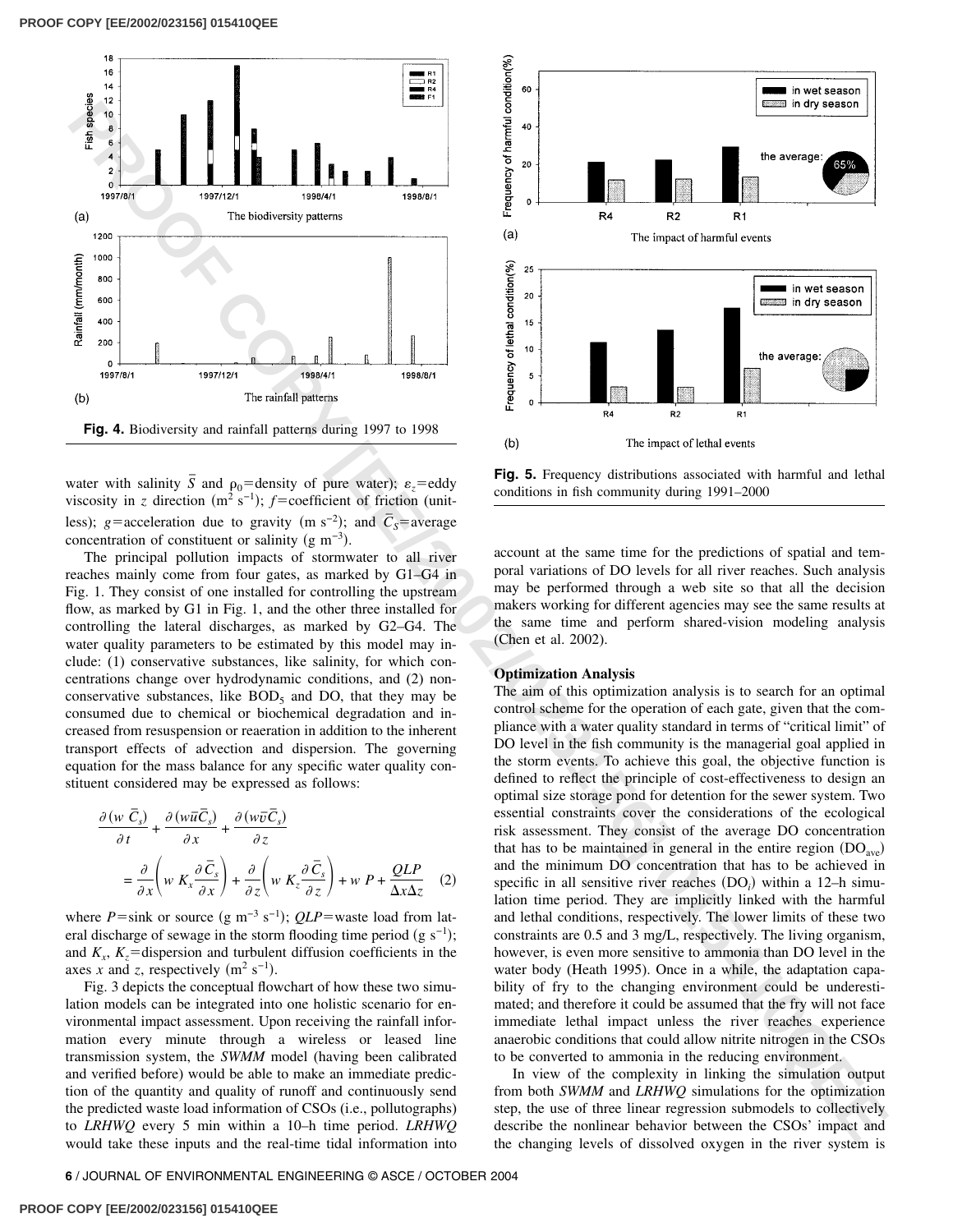

**Fig. 6.** Calibration of the *Storm Water management* with respect to run-off prediction



**Fig. 7.** Calibration of the *Storm Water management* with respect  $BOD<sub>5</sub>$  prediction

needed (Bikangaga and Nassehi 1995; Ng et al. 1996; Curtis and Tarang 1997; Falconer and Lin 1997; Whitehead et al. 1997; Reda and Beck 1999). They are to be employed as an integral part of the objective function and constrains in the optimization model. Six exogenous parameters, consisting of rainfall intensity, initial level of  $BOD<sub>5</sub>$  in the river, and time period spent for interception at four main gates, were included in the regression analysis. To successfully extract the essential, applicable, and effective information from the enormous amounts of simulation scenarios and to fit them in the optimization framework properly, experimental design in a statistical sense has to be applied. The major methods of experimental design generally include factorial design, D-optimal design, and uniform design. In this study, we selected the method of factorial design in which all parameters except the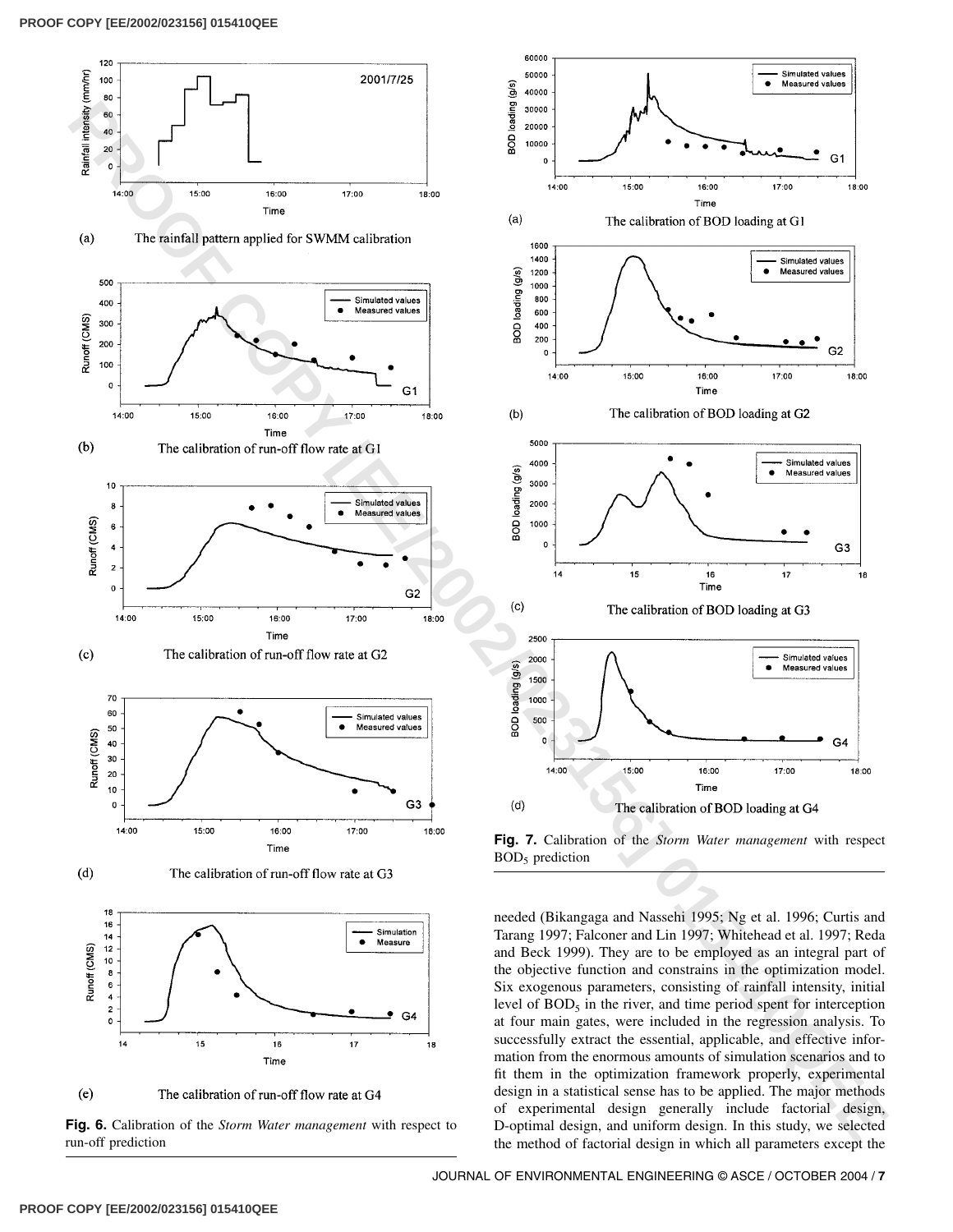

be finally confirmed by the associated  $R^2$  and *F* values in the

regression output.

**Fig. 8.** Verification of the *Storm Water management* with respect to run-off prediction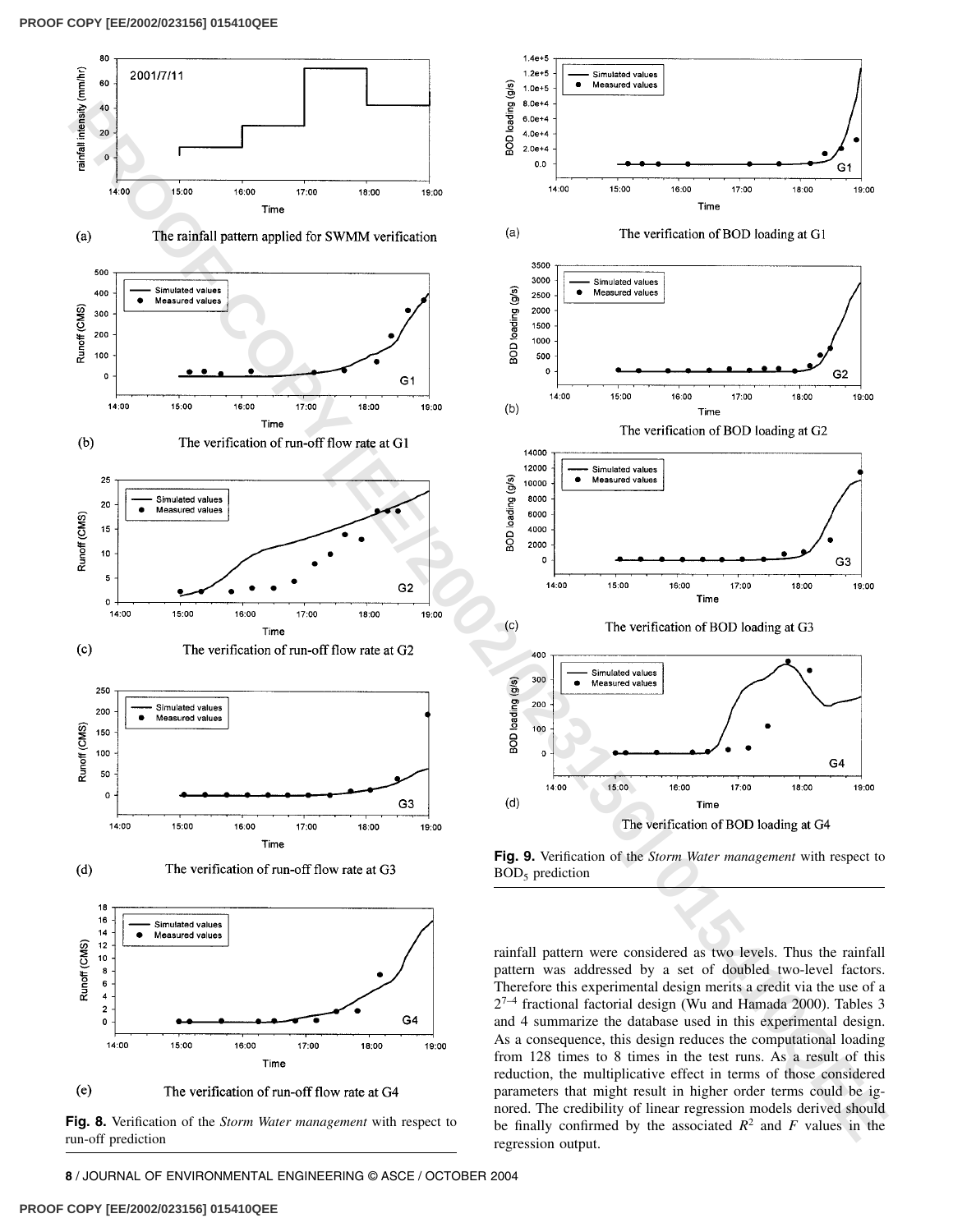

**Fig. 10.** Calibration of *Love River Hydrodynamic and Water Quality* and the measured values observed at R2 July 25, 2001

The formulations of the submodel used in the objective function are as follows:

$$
Qcut_j = C_{1j} + b_{1j}T_j \quad \text{if } R < 30; \quad j = 1, 2, 3, 4 \tag{3a}
$$

$$
=C_{2j} + b_{2j}T_j
$$
 if  $R \ge 30$ ;  $j = 1, 2, 3, 4$  (3b)

where  $Qcut_j$ =intercepted volume of CSOs at each gate  $(M^3)$ ; *R*=rainfall intensity (mm/h);  $T_1$ =time period used for interception of CSOs at G1 gate (min);  $T_2$ =time period used for interception of CSOs at G2 gate (min);  $T_3$ =time period used for interception of CSOs at G3 gate (min);  $T_4$ =time period used for interception of CSOs at G4 gate (min); and interception of CSOs at G4 gate (min); and  $c_{1j}$   $c_{2j}$ ,  $b_{1j}$   $b_{2j}$ =regression coefficients.

In addition, two linear regression submodels applied to illustrate the casual effect between DO levels and influential factors selected are formulated as follows:

$$
DOave = a0 + a1T1 + a2T2 + a3T3 + a4T4 + a5Qw + a6R
$$
 (4)

$$
DOi = s0i + s1iT1 + s2iT2 + s3iT3 + s4iT4 + s5iQw + s6iR
$$
 (5)

where  $DO<sub>ave</sub>$ =average DO concentration in the entire region (mg/ L); DO<sub>i</sub>=minimum DO concentration in each river reach (mg/L);  $Q_w$ =initial BOD<sub>5</sub> concentration in the river before receiving CSOs (mg/L):  $a_0 \ a_6$ = regression coefficients of the average DO concentration in the entire region (mg/L); and  $s_{0i}$   $s_{6i}$ = regression coefficients of the minimum DO concentration in river reach *ii*  $= 1, 2, \ldots, 42$  (mg/L).

The optimization model can then be formulated as follows.

*Objective Function.* The objective function is designed to minimize the intercepted overflows of which some of them can be handled at a constant level by the trunk sewer destined to the coastal wastewater treatment plant, while the others must be stored in a temporary facility. That is



**Fig. 11.** Verification of *Love River Hydrodynamic and Water Quality* and the measured values observed at R4 June 13–17, 2000

$$
\lim_{j=1}^{m} Qcut_j \quad (m = 4 \text{ in this case study}) \tag{6}
$$

where *Qcut<sub>i</sub>* represents the runoff effluents being intercepted at each gate  $(M^3)$ .

#### *Constraints*

1. The ecological impact constraint: This constraint ensures that the DO concentration in the entire study region on average should be no less than a minimum level in an individual storm event.

$$
DO_{ave} \geq H \tag{7}
$$

where  $DO<sub>ave</sub>$  = average DO concentration in the whole region (mg/L); and  $H$ =standard chosen for the fish community (3) mg/L in this study).

2. The critical limit constraint: The constraint assures that the DO level in any reach should be no less than the critical limit ecologically. This consideration would protect the fry in the storm events, because their adaptive capability to the changing environment is relatively low. It may also avoid producing the situation of "fish traps" in the river system (i.e., discharge CSOs into dead-end canals so that some of the young fish could have no chance to escape).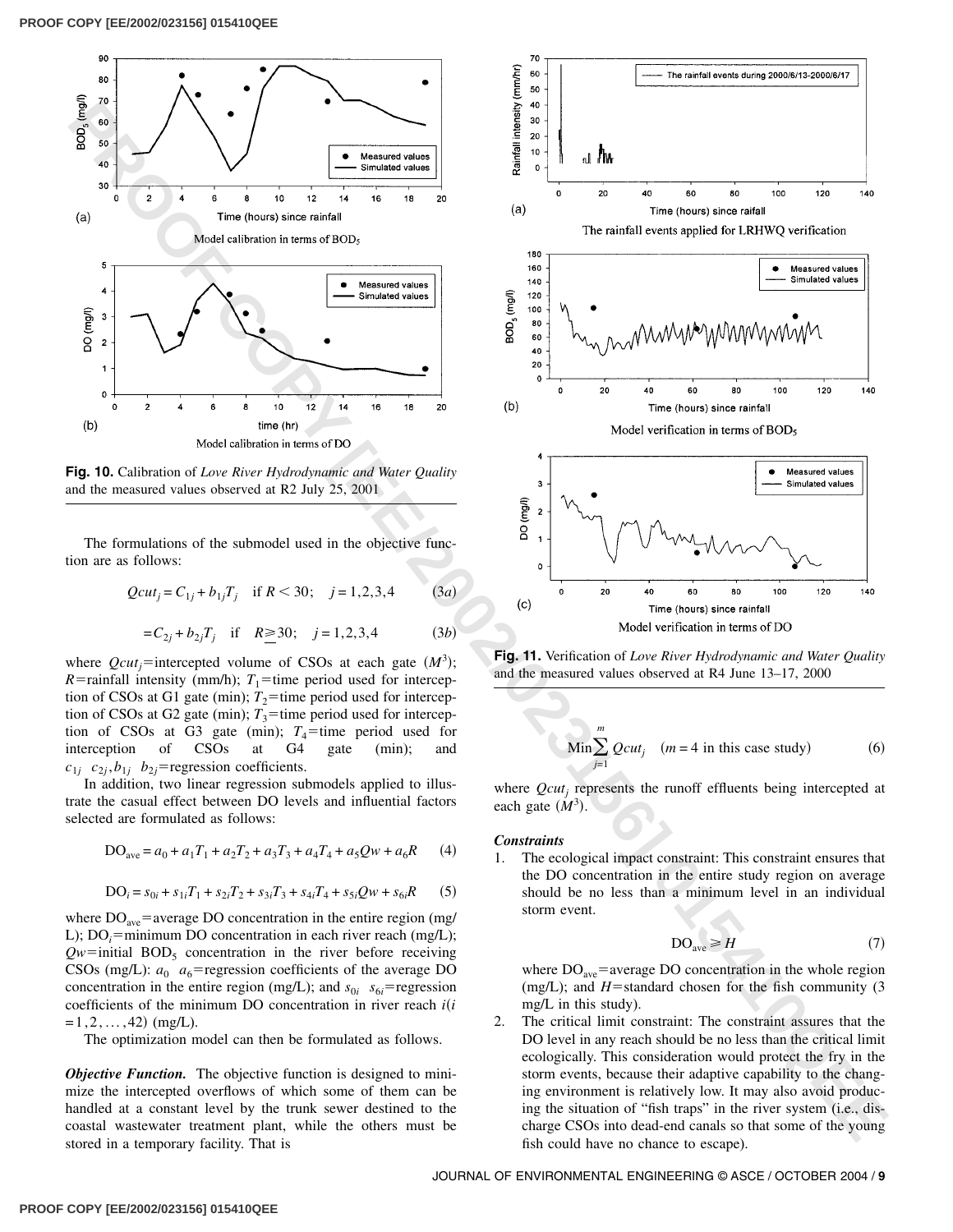| Table 5. Derivation of Regression Submodel to Account for $Q_{cut}$ |  |
|---------------------------------------------------------------------|--|
|---------------------------------------------------------------------|--|

|          |                                                                                                                                                                                                                                                                                                                                                                                                                                                                                                                                                                | Time used                 |          |                                                                    |                         |                                                                                                                                                                                                                                                                                                                                                                                                                     |          |                |
|----------|----------------------------------------------------------------------------------------------------------------------------------------------------------------------------------------------------------------------------------------------------------------------------------------------------------------------------------------------------------------------------------------------------------------------------------------------------------------------------------------------------------------------------------------------------------------|---------------------------|----------|--------------------------------------------------------------------|-------------------------|---------------------------------------------------------------------------------------------------------------------------------------------------------------------------------------------------------------------------------------------------------------------------------------------------------------------------------------------------------------------------------------------------------------------|----------|----------------|
| $Qcut_i$ | Rainfall<br>pattern                                                                                                                                                                                                                                                                                                                                                                                                                                                                                                                                            | for interception<br>(min) | $b_{1j}$ | $b_{2j}$                                                           | $c_{1j}$                | $c_{2j}$                                                                                                                                                                                                                                                                                                                                                                                                            | $\cal F$ | $\mathbb{R}^2$ |
| $j=1$    | Fine rain                                                                                                                                                                                                                                                                                                                                                                                                                                                                                                                                                      | $<$ 30                    | 510      |                                                                    | $-4,202$                |                                                                                                                                                                                                                                                                                                                                                                                                                     | 8        | 0.88           |
|          |                                                                                                                                                                                                                                                                                                                                                                                                                                                                                                                                                                | $>=$ 30                   |          | 3,351                                                              |                         | $-90,237$                                                                                                                                                                                                                                                                                                                                                                                                           | 1,868    | 0.99           |
|          | Heavy rain                                                                                                                                                                                                                                                                                                                                                                                                                                                                                                                                                     | $<$ 30                    | 627      |                                                                    | $-6,428$                |                                                                                                                                                                                                                                                                                                                                                                                                                     | 6        | 0.86           |
|          |                                                                                                                                                                                                                                                                                                                                                                                                                                                                                                                                                                | $>=$ 30                   |          |                                                                    |                         | $-31,139$                                                                                                                                                                                                                                                                                                                                                                                                           |          |                |
|          |                                                                                                                                                                                                                                                                                                                                                                                                                                                                                                                                                                |                           |          | 10,323                                                             |                         | 8                                                                                                                                                                                                                                                                                                                                                                                                                   | 131      | 0.98           |
|          |                                                                                                                                                                                                                                                                                                                                                                                                                                                                                                                                                                |                           |          |                                                                    |                         |                                                                                                                                                                                                                                                                                                                                                                                                                     |          |                |
| $j=2$    | Fine rain                                                                                                                                                                                                                                                                                                                                                                                                                                                                                                                                                      | $<$ 30                    | 10       |                                                                    | $-37$                   |                                                                                                                                                                                                                                                                                                                                                                                                                     | 60       | 0.98           |
|          |                                                                                                                                                                                                                                                                                                                                                                                                                                                                                                                                                                | $>=30$                    |          | 31                                                                 |                         | $-716$                                                                                                                                                                                                                                                                                                                                                                                                              | 148      | 0.98           |
|          | Heavy rain                                                                                                                                                                                                                                                                                                                                                                                                                                                                                                                                                     | $<$ 30<br>$>=$ 30         | 11       | 110                                                                | $-53$                   | $-3,318$                                                                                                                                                                                                                                                                                                                                                                                                            | 32<br>38 | 0.96<br>0.95   |
|          |                                                                                                                                                                                                                                                                                                                                                                                                                                                                                                                                                                |                           |          |                                                                    |                         |                                                                                                                                                                                                                                                                                                                                                                                                                     |          |                |
| $j=3$    | Fine rain                                                                                                                                                                                                                                                                                                                                                                                                                                                                                                                                                      | $<$ 30                    | 105      |                                                                    | $-813$                  |                                                                                                                                                                                                                                                                                                                                                                                                                     | 16       | 0.94           |
|          |                                                                                                                                                                                                                                                                                                                                                                                                                                                                                                                                                                | $>=$ 30                   |          | 404                                                                |                         | $-9,961$                                                                                                                                                                                                                                                                                                                                                                                                            | 469      | 0.99           |
|          | Heavy rain                                                                                                                                                                                                                                                                                                                                                                                                                                                                                                                                                     | $<$ 30 $\,$               | 136      |                                                                    | $-1,234$                |                                                                                                                                                                                                                                                                                                                                                                                                                     | 9        | 0.9            |
|          |                                                                                                                                                                                                                                                                                                                                                                                                                                                                                                                                                                | $>=30$                    |          | 1,422                                                              |                         | $-42,409$                                                                                                                                                                                                                                                                                                                                                                                                           | 70       | 0.97           |
| $j=4$    | Fine rain                                                                                                                                                                                                                                                                                                                                                                                                                                                                                                                                                      | $30$                      | 42       |                                                                    | $-432$                  |                                                                                                                                                                                                                                                                                                                                                                                                                     | 6        | 0.84           |
|          |                                                                                                                                                                                                                                                                                                                                                                                                                                                                                                                                                                | $>=$ 30                   |          | 198                                                                |                         | $-4,826$                                                                                                                                                                                                                                                                                                                                                                                                            | 183      | $0.98\,$       |
|          | Heavy rain                                                                                                                                                                                                                                                                                                                                                                                                                                                                                                                                                     | $<$ 30                    | 53       |                                                                    | $-583$                  |                                                                                                                                                                                                                                                                                                                                                                                                                     | 5        | 0.82           |
|          |                                                                                                                                                                                                                                                                                                                                                                                                                                                                                                                                                                | $>=$ 30                   |          | 607                                                                |                         | $-17,269$                                                                                                                                                                                                                                                                                                                                                                                                           | 770      | 0.99           |
|          |                                                                                                                                                                                                                                                                                                                                                                                                                                                                                                                                                                |                           |          |                                                                    |                         |                                                                                                                                                                                                                                                                                                                                                                                                                     |          |                |
|          | river water will never become anaerobic to allow the release<br>of ammonia in a reducing environment in some sensitive part<br>of water body. This constraint is sometimes optional.                                                                                                                                                                                                                                                                                                                                                                           | $DOi \ge 0$               | (9)      |                                                                    | verified in advance.    | urgent need to develop an integrated modeling system for real-<br>time assessment in the storm events. It will rely on two<br>simulation-modeling practices that have been well calibrated and                                                                                                                                                                                                                      |          |                |
|          | <b>Results and Discussions</b>                                                                                                                                                                                                                                                                                                                                                                                                                                                                                                                                 |                           |          |                                                                    | <b>Management Model</b> | <b>Calibration and Verification of the Storm Water</b>                                                                                                                                                                                                                                                                                                                                                              |          |                |
|          |                                                                                                                                                                                                                                                                                                                                                                                                                                                                                                                                                                |                           |          |                                                                    |                         | Calibration and verification of SWMM were performed by first                                                                                                                                                                                                                                                                                                                                                        |          |                |
|          | <b>Fish Richness and Rainfall Impact</b>                                                                                                                                                                                                                                                                                                                                                                                                                                                                                                                       |                           |          |                                                                    |                         | measuring or assuming parameter values, then running the model                                                                                                                                                                                                                                                                                                                                                      |          |                |
|          | The rainfall events measured in the Kaohsiung area can be gen-<br>erally classified into three different types, including fine rain (i.e.,<br>total accumulated rainfall is smaller than 30 mm and the maxi-<br>mum rainfall intensity is lower than 10 mm/h), heavy rain (i.e.,<br>total accumulated rainfall is between 30 and 100 mm, and the<br>maximum rainfall intensity is higher than 10 mm/h), and torren-<br>tial rain (i.e., total accumulated rainfall is higher than 100 mm).<br>According to the meteorological observations during the time pe- |                           |          | events. Fig. 7 also produces significant predication accuracy with |                         | and adjusting them manually, until the observed and simulated<br>values were in acceptable agreement. Calibration was accom-<br>plished based on the rainfall event observed on July 25, 2001.<br>Fig. 6 presents the calibration efforts with respect to four different<br>gate locations. A fairly good match confirms the fact that run-off<br>patterns at different gate locations are predictable in the storm |          |                |

$$
DOi \ge L
$$
 (8)

$$
DOi \ge 0
$$
 (9)

## **Results and Discussions**

## *Fish Richness and Rainfall Impact*

## *Calibration and Verification of the Storm Water Management Model*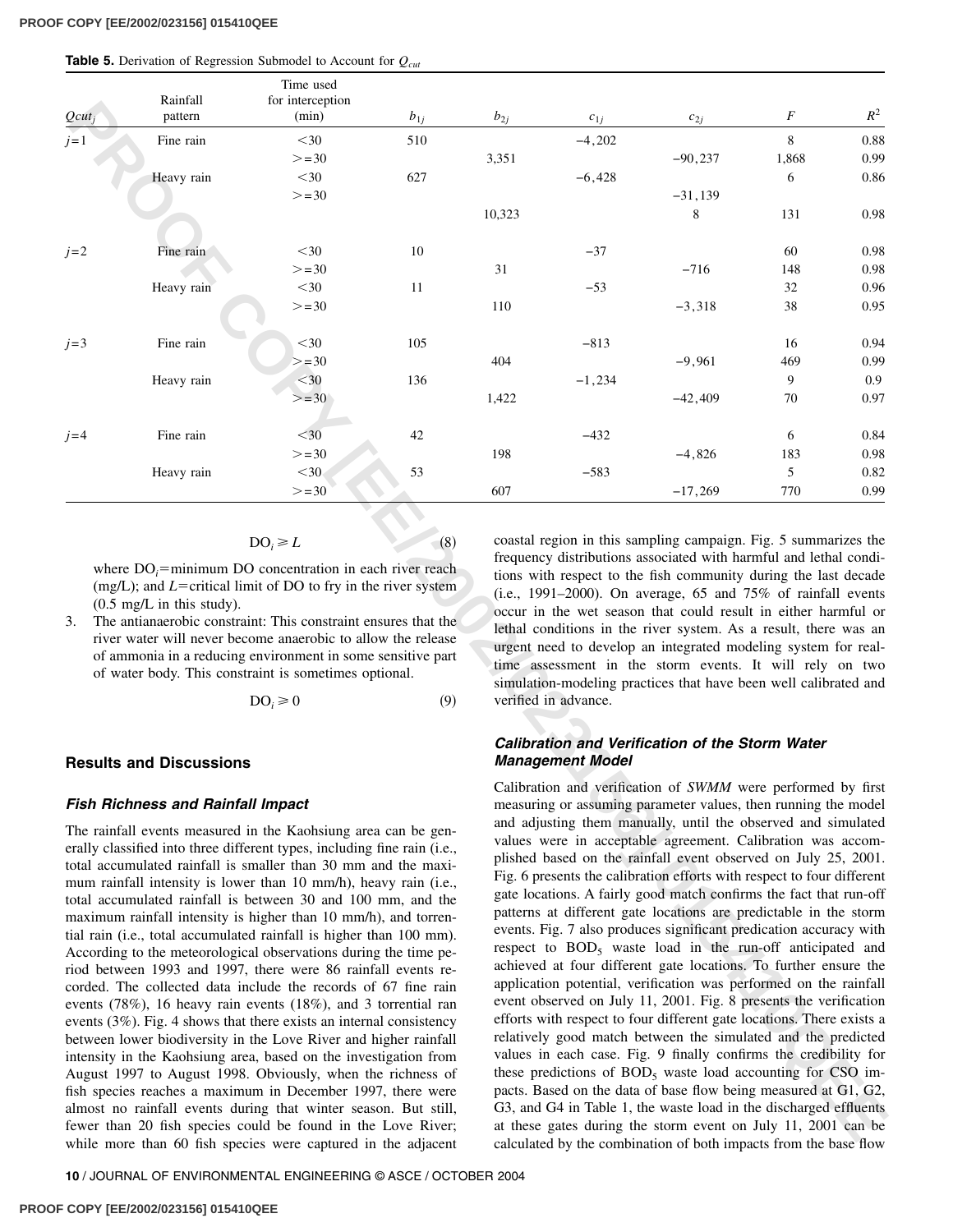**Table 6.** Derivation of Regression Submodel to Account for DO*<sup>i</sup>* at Ebb Tide

| DO <sub>i</sub> | $s_{0i}$ | $s_{1i}$                              | $\sqrt{s_{2i}}$                                                                                                                 | $s_{3i}$  | $s_{4i}$  | $s_{5i}$                                                                  | $s_{6i}$  | F      | $R^2$ |
|-----------------|----------|---------------------------------------|---------------------------------------------------------------------------------------------------------------------------------|-----------|-----------|---------------------------------------------------------------------------|-----------|--------|-------|
| $i=1$           | 3.5446   |                                       |                                                                                                                                 |           | $-0.0187$ | $-0.0164$                                                                 | $-0.0215$ | 5      | 0.98  |
| $i=2$           | 3.6871   |                                       |                                                                                                                                 |           | $-0.0147$ | $-0.0215$                                                                 | $-0.0296$ | 9      | 0.98  |
| $i=3$           | 3.5558   |                                       |                                                                                                                                 |           | $-0.0113$ | $-0.0202$                                                                 | $-0.0298$ | 11     | 0.98  |
| $i = 4$         | 3.5892   |                                       |                                                                                                                                 |           |           | $-0.0196$                                                                 | $-0.0317$ | 19     | 0.99  |
| $i=5$           | 3.8604   |                                       |                                                                                                                                 |           |           | $-0.0228$                                                                 | $-0.0345$ | 33     | 0.99  |
| $i=6$           | 3.9222   |                                       |                                                                                                                                 |           |           | $-0.0249$                                                                 | $-0.0364$ | 101    | 0.99  |
| $i=7$           | 3.8192   | 0.0041                                |                                                                                                                                 | $-0.0009$ | 0.0044    | $-0.0261$                                                                 | $-0.0370$ | 142    | 0.99  |
| $i=8$           | 3.7976   | 0.0048                                | $-0.0033$                                                                                                                       |           | 0.0062    | $-0.0275$                                                                 | $-0.0377$ | 210    | 0.99  |
| $i=9$           | 4.1392   | 0.0052                                | $-0.0050$                                                                                                                       |           | 0.0041    | $-0.0294$                                                                 | $-0.0382$ | 102    | 0.99  |
| $i=10$          | 4.3262   | 0.0044                                | $-0.0085$                                                                                                                       |           | 0.0035    | $-0.0293$                                                                 | $-0.0376$ | 335    | 0.99  |
| $i=11$          | 4.0716   | 0.0039                                | $-0.0119$                                                                                                                       | 0.0066    | 0.0088    | $-0.0299$                                                                 | $-0.0379$ | 198    | 0.99  |
| $i=12$          | 4.0150   | 0.0039                                | $-0.0119$                                                                                                                       | 0.0069    | 0.0107    | $-0.0308$                                                                 | $-0.0384$ | 213    | 0.99  |
| $i = 13$        | 3.9527   | 0.0040                                | $-0.0115$                                                                                                                       | 0.0066    | 0.0115    | $-0.0302$                                                                 | $-0.0383$ | 197    | 0.99  |
| $i=14$          | 3.7576   | 0.0053                                | $-0.0108$                                                                                                                       | 0.0078    | 0.0140    | $-0.0313$                                                                 | $-0.0388$ | 187    | 0.99  |
| $i = 15$        | 3.7050   | 0.0052                                | $-0.0115$                                                                                                                       | 0.0086    | 0.0157    | $-0.0325$                                                                 | $-0.0390$ | 254    | 0.99  |
| $i = 16$        | 3.8282   | 0.0049                                | $-0.0128$                                                                                                                       | 0.0079    | 0.0155    | $-0.0325$                                                                 | $-0.0391$ | 240    | 0.99  |
| $i = 17$        | 3.9013   | 0.0051                                | $-0.0136$                                                                                                                       | 0.0077    | 0.0146    | $-0.0321$                                                                 | $-0.0390$ | 245    | 0.99  |
| $i = 18$        | 3.8182   | 0.0063                                | $-0.0140$                                                                                                                       | 0.0090    | 0.0156    | $-0.0331$                                                                 | $-0.0393$ | 267    | 0.99  |
| $i=19$          | 3.7856   | 0.0072                                | $-0.0148$                                                                                                                       | 0.0101    | 0.0157    | $-0.0337$                                                                 | $-0.0392$ | 295    | 0.99  |
| $i = 20$        | 3.7928   | 0.0076                                | $-0.0159$                                                                                                                       | 0.0106    | 0.0153    | $-0.0333$                                                                 | $-0.0387$ | 296    | 0.99  |
| $i = 21$        | 3.8485   | 0.0074                                | $-0.0162$                                                                                                                       | 0.0099    | 0.0144    | $-0.0321$                                                                 | $-0.0384$ | 283    | 0.99  |
| $i = 22$        | 3.8708   | 0.0074                                | $-0.0166$                                                                                                                       | 0.0093    | 0.0144    | $-0.0311$                                                                 | $-0.0383$ | 235    | 0.99  |
| $i = 23$        | 3.8287   | 0.0075                                | $-0.0166$                                                                                                                       | 0.0093    | 0.0148    | $-0.0302$                                                                 | $-0.0384$ | 216    | 0.99  |
| $i = 24$        | 3.7924   | 0.0076                                | $-0.0169$                                                                                                                       | 0.0090    | 0.0165    | $-0.0298$                                                                 | $-0.0389$ | 168    | 0.99  |
| $i = 25$        | 3.8980   | 0.0061                                | $-0.0183$                                                                                                                       | 0.0076    | 0.0154    | $-0.0267$                                                                 | $-0.0380$ | 157    | 0.99  |
| $i = 26$        | 4.0689   | 0.0037                                | $-0.0196$                                                                                                                       | 0.0049    | 0.0128    | $-0.0225$                                                                 | $-0.0359$ | 214    | 0.99  |
| $i = 27$        | 4.3070   |                                       | $-0.0191$                                                                                                                       |           | 0.0077    | $-0.0182$                                                                 | $-0.0328$ | 987    | 0.99  |
| $i=28$          | 4.2407   |                                       | $-0.0166$                                                                                                                       |           | 0.0069    | $-0.0207$                                                                 | $-0.0335$ | 88     | 0.99  |
| $i=29$          | 4.0492   | 0.0036                                | $-0.0179$                                                                                                                       | 0.0046    | 0.0148    | $-0.0237$                                                                 | $-0.0359$ | 114    | 0.99  |
| $i = 30$        | 4.1391   |                                       | $-0.0184$                                                                                                                       | 0.0043    | 0.0141    | $-0.0231$                                                                 | $-0.0351$ | 105    | 0.99  |
| $i = 31$        | 4.1249   | 0.0030                                | $-0.0183$                                                                                                                       | 0.0053    | 0.0132    | $-0.0227$                                                                 | $-0.0346$ | 130    | 0.99  |
| $i = 32$        | 4.0642   | 0.0041                                | $-0.0180$                                                                                                                       | 0.0066    | 0.0128    | $-0.0235$                                                                 | $-0.0339$ | 130    | 0.99  |
| $i = 33$        | 3.9516   | 0.0053                                | $-0.0174$                                                                                                                       | 0.0079    | 0.0137    | $-0.0242$                                                                 | $-0.0337$ | 116    | 0.99  |
| $i = 34$        | 3.9256   | 0.0071                                | $-0.0171$                                                                                                                       | 0.0083    | 0.0124    | $-0.0253$                                                                 | $-0.0320$ | 92     | 0.99  |
| $i = 35$        | 3.9162   | 0.0082                                | $-0.0169$                                                                                                                       | 0.0090    | 0.0107    | $-0.0253$                                                                 | $-0.0306$ | 88     | 0.99  |
| $i = 36$        | 3.8729   | 0.0099                                | $-0.0170$                                                                                                                       | 0.0101    | 0.0086    | $-0.0251$                                                                 | $-0.0286$ | 56     | 0.99  |
| $i = 37$        | 3.8500   | 0.0105                                | $-0.0167$                                                                                                                       | 0.0095    | 0.0080    | $-0.0239$                                                                 | $-0.0267$ | 38     | 0.99  |
| $i = 38$        | 3.7813   | 0.0103                                | $-0.0137$                                                                                                                       | 0.0086    | 0.0066    | $-0.0230$                                                                 | $-0.0248$ | 31     | 0.99  |
| $i = 39$        | 3.5297   | 0.0088                                | $-0.0083$                                                                                                                       | 0.0073    | 0.0072    | $-0.0209$                                                                 | $-0.0225$ | $27\,$ | 0.99  |
| $i=40$          | 3.3552   | 0.0057                                | $-0.0026$                                                                                                                       | 0.0050    | 0.0067    | $-0.0178$                                                                 | $-0.0195$ | 49     | 0.99  |
| $i = 41$        | 3.4153   | 0.0066                                | $-0.0036$                                                                                                                       | 0.0074    |           | $-0.0136$                                                                 | $-0.0178$ | 51     | 0.99  |
| $i = 42$        | 2.6307   | 0.0053                                | $-0.0039$                                                                                                                       | 0.0066    |           | $-0.0023$                                                                 | $-0.0112$ | 13     | 0.98  |
|                 |          |                                       |                                                                                                                                 |           |           |                                                                           |           |        |       |
|                 |          |                                       | in dry conditions and the runoff in the storm event, as shown in                                                                |           |           | ment transport simulations for the tidal reaches. The practice of         |           |        |       |
| Figs. $6-9$ .   |          |                                       |                                                                                                                                 |           |           | model calibration was carried out for both parameters of BOD <sub>5</sub> |           |        |       |
|                 |          |                                       |                                                                                                                                 |           |           | and DO based on the field data observed on July 25, 2001. Fig. 10         |           |        |       |
|                 |          |                                       | <b>Calibration and Verification of the Love River</b>                                                                           |           |           | depicts several comparisons between the model output and field            |           |        |       |
|                 |          | <b>Hydrodynamic and Water Quality</b> |                                                                                                                                 |           |           | data. Reasonable agreement is reached and predication accuracy            |           |        |       |
|                 |          |                                       |                                                                                                                                 |           |           | can be confirmed. The calibrated model was then applied to en-            |           |        |       |
|                 |          |                                       | The surface water quality modeling system (LRHWQ), which was                                                                    |           |           | sure the higher application potential based on the data collected at      |           |        |       |
|                 |          |                                       | used in conjunction with SWMM in this study, was applied to                                                                     |           |           | the Wu-Fu Bridge between June 13 and 17, 2000. A stratified               |           |        |       |
|                 |          |                                       | postprocess the SWMM output and preprocess the data required                                                                    |           |           | random sampling was undertaken at different strata in the estuary         |           |        |       |
|                 |          |                                       | for optimization analysis. The first phase was the generation of a                                                              |           |           | region, which are used to generate the average values of the data         |           |        |       |
|                 |          |                                       | two-dimensional mesh for LRHWQ analysis. Flow velocities and                                                                    |           |           | in the upper and lower layers. Fig. 11 implies that a considerable        |           |        |       |
|                 |          |                                       | water elevations in the estuarine region were calculated by                                                                     |           |           | agreement between the measured and the simulated values can be            |           |        |       |
|                 |          |                                       | LRHWQ and saved to a temporary file. Then these data were used<br>to perform the hydrodynamic, contaminant migration, and sedi- |           |           | confirmed at least at the Wu-Fu Bridge.                                   |           |        |       |
|                 |          |                                       |                                                                                                                                 |           |           |                                                                           |           |        |       |

# *Calibration and Verification of the Love River Hydrodynamic and Water Quality*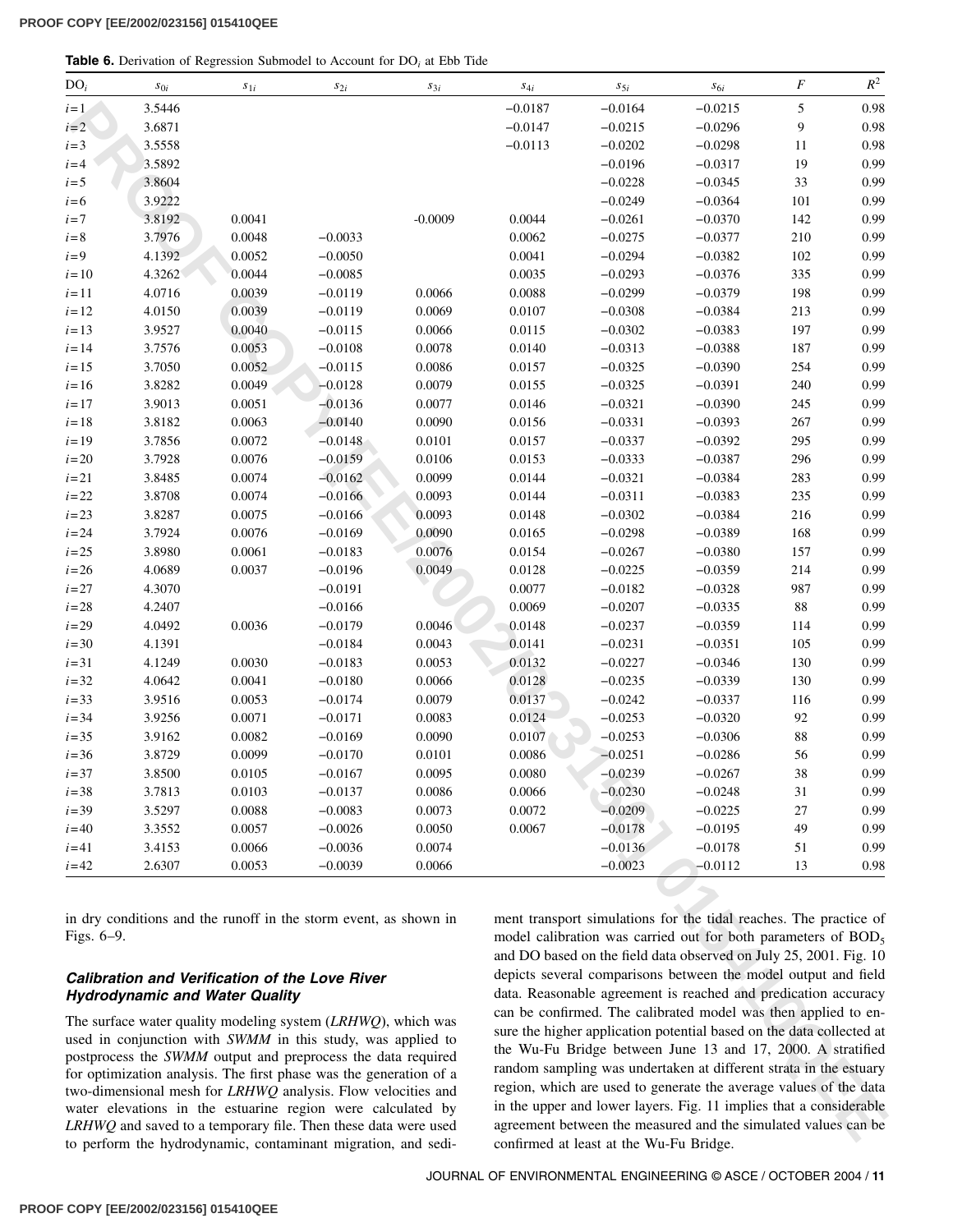**Table 7.** Derivation of Regression Submodel to Account for DO<sub>i</sub> at Rise Tide

| DO <sub>i</sub>    | $s_{0i}$                       | $s_{1i}$                                     | $s_{2i}$                                                                                                                   | $s_{3i}$         | $s_{4i}$         | $s_{5i}$                                                             | $s_{6i}$               | F          | $R^2$        |
|--------------------|--------------------------------|----------------------------------------------|----------------------------------------------------------------------------------------------------------------------------|------------------|------------------|----------------------------------------------------------------------|------------------------|------------|--------------|
| $i=1$              | 3.2788                         |                                              |                                                                                                                            |                  | $-0.0169$        | $-0.0174$                                                            | $-0.0219$              | 12         | 0.98         |
| $i=2$              | 3.5469                         |                                              |                                                                                                                            |                  |                  | $-0.0248$                                                            | $-0.0309$              | 10         | 0.98         |
| $i=3$              | 3.4252                         |                                              |                                                                                                                            |                  |                  | $-0.0226$                                                            | $-0.0312$              | 16         | 0.98         |
| $i = 4$            | 3.8568                         |                                              |                                                                                                                            |                  |                  | $-0.0245$                                                            | $-0.0339$              | 33         | 0.99         |
| $i=5$              | 4.0292                         |                                              |                                                                                                                            |                  |                  | $-0.0257$                                                            | $-0.0353$              | 123        | 0.99         |
| $i=6$              | 3.9359                         | 0.0014                                       | $-0.0034$                                                                                                                  |                  | 0.0052           | $-0.0277$                                                            | $-0.0370$              | 1238       | 0.99         |
| $i=7$              | 3.9721                         | 0.0017                                       | $-0.0046$                                                                                                                  | 0.0013           | 0.0073           | $-0.0297$                                                            | $-0.0384$              | 54,918     | 0.99         |
| $i=8$              | 4.1955                         |                                              | $-0.0072$                                                                                                                  | 0.0011           | 0.0077           | $-0.0303$                                                            | $-0.0388$              | 7,445      | 0.99         |
| $i=9$              | 4.3464                         |                                              | $-0.0079$                                                                                                                  |                  | 0.0064           | $-0.0308$                                                            | $-0.0387$              | 799        | 0.99         |
| $i=10$             | 4.1586                         | 0.0026                                       | $-0.0096$                                                                                                                  | 0.0038           | 0.0086           | $-0.0318$                                                            | $-0.0389$              | 6,799      | 0.99         |
| $i=11$             | 3.7674                         | 0.0038                                       | $-0.0117$                                                                                                                  | 0.0121           | 0.0149           | $-0.0346$                                                            | $-0.0400$              | 347        | 0.99         |
| $i=12$             | 3.7666                         | 0.0033                                       | $-0.0120$                                                                                                                  | 0.0122           | 0.0159           | $-0.0350$                                                            | $-0.0402$              | 601        | 0.99         |
| $i = 13$           | 3.8022                         | 0.0028                                       | $-0.0125$                                                                                                                  | 0.0118           | 0.0159           | $-0.0344$                                                            | $-0.0400$              | 921        | 0.99         |
| $i = 14$           | 3.7065                         | 0.0032                                       | $-0.0128$                                                                                                                  | 0.0130           | 0.0183           | $-0.0362$                                                            | $-0.0403$              | 4,284      | 0.99         |
| $i = 15$           | 3.7499                         | 0.0024                                       | $-0.0131$                                                                                                                  | 0.0132           | 0.0182           | $-0.0368$                                                            | $-0.0398$              | 6,238      | 0.99         |
| $i = 16$           | 3.8137                         | 0.0020                                       | $-0.0144$                                                                                                                  | 0.0131           | 0.0178           | $-0.0365$                                                            | $-0.0394$              | 2,293      | 0.99         |
| $i = 17$           | 3.8413                         | 0.0019                                       | $-0.0154$                                                                                                                  | 0.0140           | 0.0169           | $-0.0360$                                                            | $-0.0390$              | 535        | 0.99         |
| $i = 18$           | 3.8910                         |                                              | $-0.0172$                                                                                                                  | 0.0146           | 0.0164           | $-0.0360$                                                            | $-0.0384$              | 257        | 0.99         |
| $i = 19$<br>$i=20$ | 3.9162                         |                                              | $-0.0174$                                                                                                                  | 0.0147           | 0.0157           | $-0.0355$                                                            | $-0.0383$              | 161        | 0.99         |
| $i = 21$           | 3.9431<br>3.9471               |                                              | $-0.0181$<br>$-0.0182$                                                                                                     | 0.0141<br>0.0138 | 0.0164<br>0.0164 | $-0.0348$<br>$-0.0340$                                               | $-0.0383$<br>$-0.0383$ | 180<br>165 | 0.99<br>0.99 |
| $i = 22$           | 3.9802                         |                                              | $-0.0192$                                                                                                                  | 0.0127           | 0.0166           | $-0.0331$                                                            | $-0.0382$              | 281        | 0.99         |
| $i = 23$           | 3.9994                         |                                              | $-0.0196$                                                                                                                  | 0.0122           | 0.0165           | $-0.0322$                                                            | $-0.0381$              | 339        | 0.99         |
| $i = 24$           | 4.0206                         | 0.0022                                       | $-0.0203$                                                                                                                  | 0.0106           | 0.0174           | $-0.0312$                                                            | $-0.0383$              | 1,512      | 0.99         |
| $i = 25$           | 4.0257                         | 0.0021                                       | $-0.0204$                                                                                                                  | 0.0102           | 0.0173           | $-0.0300$                                                            | $-0.0384$              | 7,071      | 0.99         |
| $i = 26$           | 4.0521                         | 0.0034                                       | $-0.0223$                                                                                                                  | 0.0085           | 0.0183           | $-0.0295$                                                            | $-0.0381$              | 412        | 0.99         |
| $i = 27$           | 3.7990                         | 0.0054                                       | $-0.0194$                                                                                                                  | 0.0056           | 0.0147           | $-0.0257$                                                            | $-0.0349$              | 6,258      | 0.99         |
| $i = 28$           | 3.7947                         | 0.0053                                       | $-0.0177$                                                                                                                  | 0.0027           | 0.0132           | $-0.0246$                                                            | $-0.0333$              | 571        | 0.99         |
| $i = 29$           | 3.7621                         | 0.0039                                       | $-0.0191$                                                                                                                  | 0.0048           | 0.0170           | $-0.0236$                                                            | $-0.0337$              | 82         | 0.99         |
| $i=30$             | 3.7691                         | 0.0041                                       | $-0.0185$                                                                                                                  | 0.0054           | 0.0175           | $-0.0247$                                                            | $-0.0339$              | 84         | 0.99         |
| $i = 31$           | 3.9892                         | 0.0027                                       | $-0.0182$                                                                                                                  | 0.0057           | 0.0155           | $-0.0251$                                                            | $-0.0343$              | 371        | 0.99         |
| $i = 32$           | 4.0634                         | 0.0024                                       | $-0.0177$                                                                                                                  | 0.0071           | 0.0140           | $-0.0258$                                                            | $-0.0340$              | 6,852      | 0.99         |
| $i = 33$           | 3.9675                         | 0.0028                                       | $-0.0170$                                                                                                                  | 0.0076           | 0.0125           | $-0.0244$                                                            | $-0.0320$              | 2,378      | 0.99         |
| $i = 34$           | 3.9275                         | 0.0052                                       | $-0.0179$                                                                                                                  | 0.0084           | 0.0110           | $-0.0250$                                                            | $-0.0302$              | 7,034      | 0.99         |
| $i = 35$           | 3.8059                         | 0.0080                                       | $-0.0181$                                                                                                                  | 0.0101           | 0.0087           | $-0.0250$                                                            | $-0.0273$              | 448        | 0.99         |
| $i = 36$           | 3.8761                         | 0.0095                                       | $-0.0185$                                                                                                                  | 0.0100           | 0.0061           | $-0.0258$                                                            | $-0.0252$              | 111        | 0.99         |
| $i = 37$           | 3.7467                         | 0.0087                                       | $-0.0155$                                                                                                                  | $-0.0071$        | 0.0087           | $-0.0245$                                                            | $-0.0237$              | 31         | 0.99         |
| $i = 38$           | 3.8654                         | 0.0102                                       | $-0.0159$                                                                                                                  | 0.0065           | 0.0060           | $-0.0247$                                                            | $-0.0226$              | 17         | 0.99         |
| $i = 39$           | 3.7932                         | 0.0102                                       | $-0.0146$                                                                                                                  |                  | 0.0078           | $-0.0230$                                                            | $-0.0222$              | 12         | 0.98         |
| $i = 40$           | 3.8134                         | 0.0101                                       | $-0.0139$                                                                                                                  |                  | 0.0082           | $-0.0216$                                                            | $-0.0210$              | 6          | $0.97\,$     |
| $i = 41$           | 3.5305                         | 0.0100                                       | $-0.0089$                                                                                                                  |                  | 0.0050           | $-0.0186$                                                            | $-0.0175$              | 5          | 0.96         |
| $i=42$             | 3.0955                         | 0.0063                                       | $-0.0060$                                                                                                                  | 0.0055           | 0.0021           | $-0.0118$                                                            | $-0.0149$              | 52         | 0.99         |
|                    |                                |                                              |                                                                                                                            |                  |                  |                                                                      |                        |            |              |
|                    |                                |                                              |                                                                                                                            |                  |                  |                                                                      |                        |            |              |
|                    |                                | <b>Minimizing the Ecological Risk during</b> |                                                                                                                            |                  |                  | timization analysis. Tables 5–8 present the regression coefficients  |                        |            |              |
|                    | <b>Combined-Sewer Overflow</b> |                                              |                                                                                                                            |                  |                  | associated with these three submodels. Most $F$ values are statis-   |                        |            |              |
|                    |                                |                                              |                                                                                                                            |                  |                  | tically significant under the inference test at the 5% level of sig- |                        |            |              |
|                    |                                |                                              | An important part of CSO control system planning is the deter-                                                             |                  | nificance.       |                                                                      |                        |            |              |
|                    |                                |                                              | mination of an optimal control scheme for each gate operation                                                              |                  |                  | This analysis offers three distinctive sets of constraints in op-    |                        |            |              |
|                    |                                |                                              | that could serve as a break-even point between the required stor-                                                          |                  |                  | timization scenarios for embedding two safety levels (i.e., safety   |                        |            |              |
|                    |                                |                                              | age volumes versus ecological impact. The integration of two<br>simulation models (i.e., SWMM and LRHWQ), being calibrated |                  |                  | level I and II) from an ecological sense into end-use applications,  |                        |            |              |
|                    |                                |                                              | and verified, enables the creation of a new groundbreaking opti-                                                           |                  |                  | allowing for greater flexibility, ease-of-maintenance of the math-   |                        |            |              |
|                    |                                |                                              | mization application of mathematical programming for ecological                                                            |                  |                  | ematical algorithm, and significantly reduced time in future as-     |                        |            |              |
|                    |                                |                                              | risk assessment. To meet a wide range of specific development                                                              |                  |                  | sessments. Table 9 depicts several planning scenarios associated     |                        |            |              |
|                    |                                |                                              | and implementation needs in preferred model interactions, the                                                              |                  |                  | with different technical settings. For sizing a storage pond in the  |                        |            |              |
|                    |                                |                                              | integrated model may be regarded as an effective simulator to aid                                                          |                  |                  | sewer system when the duration of the rainfall event is below 1 h,   |                        |            |              |
|                    |                                |                                              | in deriving those regression submodels, and also to perform op-                                                            |                  |                  | the required interception of CSOs can be addressed in terms of       |                        |            |              |
|                    |                                |                                              |                                                                                                                            |                  |                  |                                                                      |                        |            |              |

# *Minimizing the Ecological Risk during Combined-Sewer Overflow*

**12** / JOURNAL OF ENVIRONMENTAL ENGINEERING © ASCE / OCTOBER 2004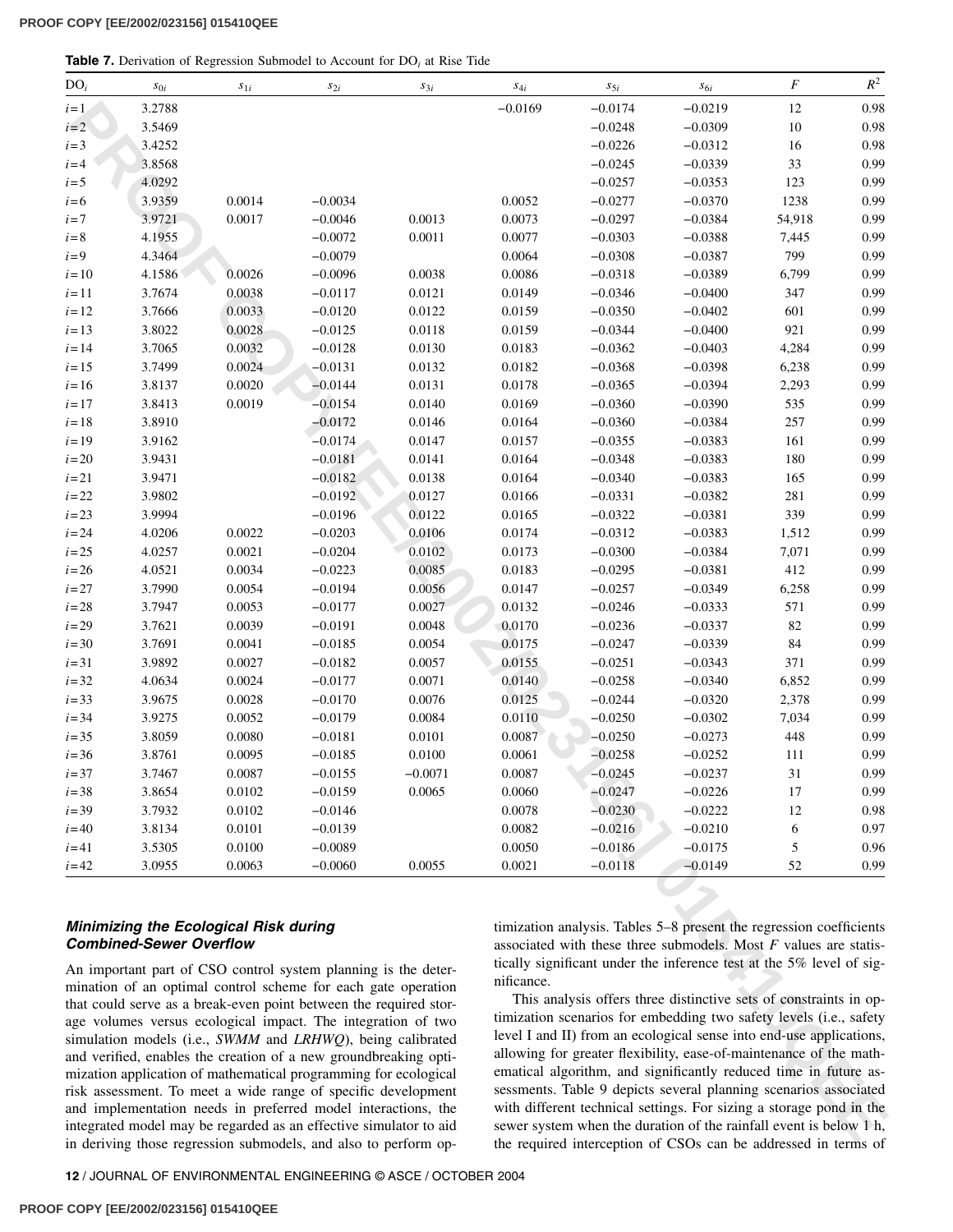**Table 8.** Deviation of Regression Submodel to Account for DO<sub>avg</sub> at Ebb Tide and at Rise Tide

| DO <sub>ave</sub> | $a_0$  |        | $\iota$   | $a_{\hat{}}$ | a <sub>4</sub> | a.        | a <sub>6</sub> |      | $\mathbf{D}^2$ |
|-------------------|--------|--------|-----------|--------------|----------------|-----------|----------------|------|----------------|
|                   | 4.2590 | 0.0050 | $-0.0063$ | 0.0042       | 0.0014         | $-0.0223$ | $-0.0252$      | 788  | 0.99           |
|                   | 4.2719 | 0.0038 | $-0.0062$ | 0.0050       | 0.0015         | $-0.0223$ | $-0.0250$      | 5335 | 0.99           |

Note: DO=dissolved oxygen.

**Table 9.** Optimization Scenarios Designed for Minimizing Ecologic Risk

| Goal for<br>minimizing<br>ecological risk | Constraint<br>set 1 | Constraint<br>set II | Constraint<br>set III | Solution<br>of the optimal<br>model                  |
|-------------------------------------------|---------------------|----------------------|-----------------------|------------------------------------------------------|
| Safety level I                            |                     | %                    | %                     | Feasible as rainfall intensity is less than 50 mm/h  |
| Safety level II                           |                     | ά                    | $\%$                  | Feasible as rainfall intensity is less than 100 mm/h |

Note: DO=dissolved oxygen;  $\frac{1}{2}$ =average value of DO over the entire region can satisfy this constraint; %=minimum value of DO in all river reaches can satisfy this constraint; and  $&$  = compliance with this constraint only in partial river reaches (segment 11-42).



**Fig. 12.** Optimal size of interception of combined-sewer overflows in terms of initial water quality and rainfall intensity: (a) at ebb tide and Safety I condition; (b) at rise tide and Safety I condition; (c) at ebb tide and safety II condition; and (d) at rise tide and Safety II condition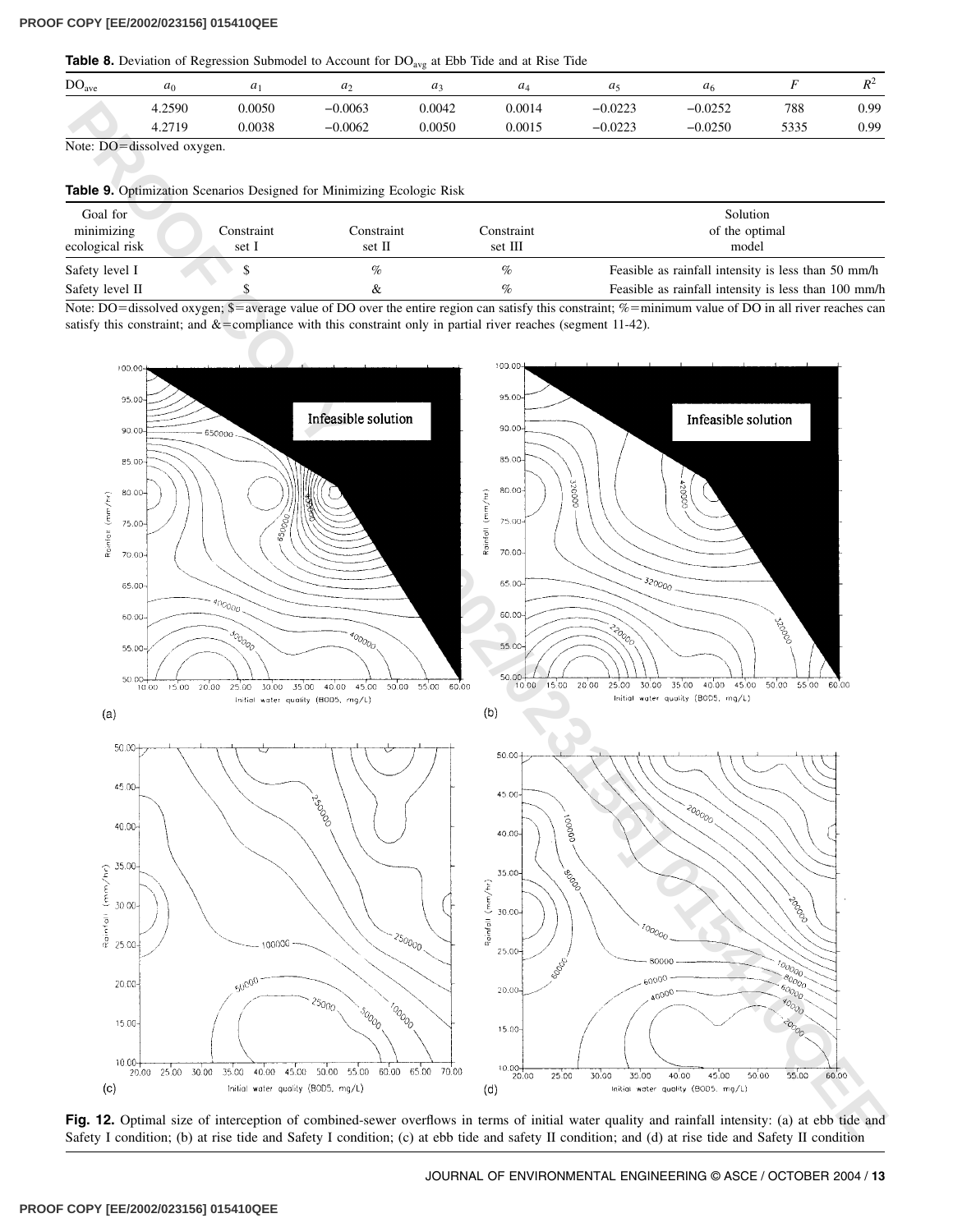

**Fig. 13.** Comparative advantage with respect to the minimum dissolved oxygen level achieved over all river reaches before and after implementing optimal control scheme based on the condition of Safety level II

appears that the first ten segments designated in the river system are able to maintain the minimum DO level with respect to the antianaerobic requirement, while the rest of the segments designated in the river system satisfy the critical limit constraint. Although the overall average of DO level across 42 segments in the horizontal direction and six layers in the vertical direction can satisfy the ecological impact constraint, only a few minimum DO levels reach the value of  $DO_{\text{avg}}$ . The main advantage of implementing the optimal control scheme not only rests on the significant improvement of minimum DO level in all river reaches but also helps the fish community avoid the fish trap occurring at the gate G3 (i.e., 15 km from the Kaohsiung harbor), no matter whether it is in either ebb tide or rise tide condition.

**Table 10.** Optimal Control Schemes at All Main Gates Given That the Duration of Rainfall is 1 h at Ebb Tide and at Rise Tide

| Flow rate (CMS)<br>100<br>50<br>0<br>Safety level II | 50<br>100<br>150<br>200<br>Time (min)<br>Fig. 13. Comparative advantage with respect to the minimum dis-<br>solved oxygen level achieved over all river reaches before and after<br>implementing optimal control scheme based on the condition of<br>the initial water quality in the river and the rainfall intensity in<br>Fig. 12. Optimal solutions, however, cannot always be found in<br>those cases at safety level I (associated with both rise tide and ebb<br>tide conditions). In general, given that the maximum transport<br>capacity of the trunk sewer is the main limiting factor, the re-<br>quired optimal size of storage increases as the rainfall intensity<br>increases. In addition, the higher the initial $BOD5$ concentration<br>in the river, the larger is the required storage pond volume. Since<br>78% of rainfall events in the Kaohsiung area belong to the cat-<br>egory of heavy rainfall events, the contour lines shown in Fig. 12<br>may provide meaningful and applicable information for future<br>engineering designs of storage ponds or expansions of the trunk<br>sewers. Frequently in decision analysis, the system might have to | 250<br>300 | 350   | horizontal direction and six layers in the vertical direction can<br>satisfy the ecological impact constraint, only a few minimum DO<br>levels reach the value of $DO_{avg}$ . The main advantage of imple-<br>menting the optimal control scheme not only rests on the signifi-<br>cant improvement of minimum DO level in all river reaches but<br>also helps the fish community avoid the fish trap occurring at the<br>gate G3 (i.e., 15 km from the Kaohsiung harbor), no matter<br>whether it is in either ebb tide or rise tide condition.<br>For the purpose of demonstration, Table 10 shows a set of<br>optimal control schemes at four main gates in the interceptor<br>system associated with two types of tidal events. It is known that<br>the maximum level of transport capacity via the current trunk<br>sewer system is only $23,000 \text{ m}^3/h$ . In the event of fine rain and<br>heavy rain, in which rainfall intensity is smaller than 30 mm/h,<br>analysis confirms that the wastewater treatment facility can<br>handle all the stormwater impact. However, a significant portion<br>of CSOs must be retained temporarily in a storage pond to reduce<br>the direct ecological impact to the river in the event of torrential<br>rain. In any circumstance, with regard to the goal of promotion of<br>biodiversity in the river system, the interception of CSOs at gate<br>G3 is the most influential action, since the pollution impacts from<br>the associated drainage subbasin are significant. Proper control at<br>gate G1 could also contribute to a substantial improvement in<br>river water quality. The maximum level of CSOs to be intercepted<br>for the cases at ebb tide and rise tide could be up to 1,014,702 and<br>$414,118$ m <sup>3</sup> within 1 h, respectively, when the storm event with a<br>25-year return period (i.e., 100 mm/h) occurs. The results also | though the overall average of DO level across 42 segments in the |                    |
|------------------------------------------------------|---------------------------------------------------------------------------------------------------------------------------------------------------------------------------------------------------------------------------------------------------------------------------------------------------------------------------------------------------------------------------------------------------------------------------------------------------------------------------------------------------------------------------------------------------------------------------------------------------------------------------------------------------------------------------------------------------------------------------------------------------------------------------------------------------------------------------------------------------------------------------------------------------------------------------------------------------------------------------------------------------------------------------------------------------------------------------------------------------------------------------------------------------------------------------------|------------|-------|-----------------------------------------------------------------------------------------------------------------------------------------------------------------------------------------------------------------------------------------------------------------------------------------------------------------------------------------------------------------------------------------------------------------------------------------------------------------------------------------------------------------------------------------------------------------------------------------------------------------------------------------------------------------------------------------------------------------------------------------------------------------------------------------------------------------------------------------------------------------------------------------------------------------------------------------------------------------------------------------------------------------------------------------------------------------------------------------------------------------------------------------------------------------------------------------------------------------------------------------------------------------------------------------------------------------------------------------------------------------------------------------------------------------------------------------------------------------------------------------------------------------------------------------------------------------------------------------------------------------------------------------------------------------------------------------------------------------------------------------------------------------------------------------------------------------------------------------------------------------------------------------------------------------------|------------------------------------------------------------------|--------------------|
|                                                      | be operated in concert under a condition of safety at level. II<br>"What is the comparative advantage due to the implementation of<br>an optimal control scheme?" can be a significant question. Fig. 13<br>demonstrates the minimum DO level achieved over all river<br>reaches under investigation before and after implementing an op-<br>timal control scheme based on the condition of safety level II. It                                                                                                                                                                                                                                                                                                                                                                                                                                                                                                                                                                                                                                                                                                                                                                 |            |       | imply that the relatively lower dilution capacity in ebb tide con-<br>dition would require a higher level of interception in CSOs. Such<br>optimal control strategies are proved applicable for most of the<br>rainfall events and would be beneficial for improving the ecosys-<br>tem biodiversity in the long run.<br>Based on the assessment above, a stormwater best manage-                                                                                                                                                                                                                                                                                                                                                                                                                                                                                                                                                                                                                                                                                                                                                                                                                                                                                                                                                                                                                                                                                                                                                                                                                                                                                                                                                                                                                                                                                                                                     |                                                                  |                    |
|                                                      | Table 10. Optimal Control Schemes at All Main Gates Given That the Duration of Rainfall is 1 h at Ebb Tide and at Rise Tide                                                                                                                                                                                                                                                                                                                                                                                                                                                                                                                                                                                                                                                                                                                                                                                                                                                                                                                                                                                                                                                     |            |       |                                                                                                                                                                                                                                                                                                                                                                                                                                                                                                                                                                                                                                                                                                                                                                                                                                                                                                                                                                                                                                                                                                                                                                                                                                                                                                                                                                                                                                                                                                                                                                                                                                                                                                                                                                                                                                                                                                                       |                                                                  |                    |
|                                                      |                                                                                                                                                                                                                                                                                                                                                                                                                                                                                                                                                                                                                                                                                                                                                                                                                                                                                                                                                                                                                                                                                                                                                                                 |            |       | Time required for interception at gates before releasing CSO                                                                                                                                                                                                                                                                                                                                                                                                                                                                                                                                                                                                                                                                                                                                                                                                                                                                                                                                                                                                                                                                                                                                                                                                                                                                                                                                                                                                                                                                                                                                                                                                                                                                                                                                                                                                                                                          |                                                                  |                    |
| Rainfall                                             | Critical initial                                                                                                                                                                                                                                                                                                                                                                                                                                                                                                                                                                                                                                                                                                                                                                                                                                                                                                                                                                                                                                                                                                                                                                |            |       |                                                                                                                                                                                                                                                                                                                                                                                                                                                                                                                                                                                                                                                                                                                                                                                                                                                                                                                                                                                                                                                                                                                                                                                                                                                                                                                                                                                                                                                                                                                                                                                                                                                                                                                                                                                                                                                                                                                       |                                                                  | Total CSO          |
| intensity                                            | water quality $BOD5$                                                                                                                                                                                                                                                                                                                                                                                                                                                                                                                                                                                                                                                                                                                                                                                                                                                                                                                                                                                                                                                                                                                                                            | (min)      | (min) | (min)                                                                                                                                                                                                                                                                                                                                                                                                                                                                                                                                                                                                                                                                                                                                                                                                                                                                                                                                                                                                                                                                                                                                                                                                                                                                                                                                                                                                                                                                                                                                                                                                                                                                                                                                                                                                                                                                                                                 | (min)                                                            | $(m^3$ in          |
| (mm/h)                                               | (mg/L)                                                                                                                                                                                                                                                                                                                                                                                                                                                                                                                                                                                                                                                                                                                                                                                                                                                                                                                                                                                                                                                                                                                                                                          | G1         | G2    | G <sub>3</sub>                                                                                                                                                                                                                                                                                                                                                                                                                                                                                                                                                                                                                                                                                                                                                                                                                                                                                                                                                                                                                                                                                                                                                                                                                                                                                                                                                                                                                                                                                                                                                                                                                                                                                                                                                                                                                                                                                                        | G <sub>4</sub>                                                   | $1h$ )             |
| $10\,$                                               | 55                                                                                                                                                                                                                                                                                                                                                                                                                                                                                                                                                                                                                                                                                                                                                                                                                                                                                                                                                                                                                                                                                                                                                                              |            |       |                                                                                                                                                                                                                                                                                                                                                                                                                                                                                                                                                                                                                                                                                                                                                                                                                                                                                                                                                                                                                                                                                                                                                                                                                                                                                                                                                                                                                                                                                                                                                                                                                                                                                                                                                                                                                                                                                                                       | 28                                                               | 1,213              |
| 15                                                   | 50                                                                                                                                                                                                                                                                                                                                                                                                                                                                                                                                                                                                                                                                                                                                                                                                                                                                                                                                                                                                                                                                                                                                                                              | 27         |       |                                                                                                                                                                                                                                                                                                                                                                                                                                                                                                                                                                                                                                                                                                                                                                                                                                                                                                                                                                                                                                                                                                                                                                                                                                                                                                                                                                                                                                                                                                                                                                                                                                                                                                                                                                                                                                                                                                                       | 30                                                               | 15,157             |
| 30                                                   | $70\,$                                                                                                                                                                                                                                                                                                                                                                                                                                                                                                                                                                                                                                                                                                                                                                                                                                                                                                                                                                                                                                                                                                                                                                          |            |       | 251                                                                                                                                                                                                                                                                                                                                                                                                                                                                                                                                                                                                                                                                                                                                                                                                                                                                                                                                                                                                                                                                                                                                                                                                                                                                                                                                                                                                                                                                                                                                                                                                                                                                                                                                                                                                                                                                                                                   |                                                                  | 358,208            |
| 40                                                   | 60                                                                                                                                                                                                                                                                                                                                                                                                                                                                                                                                                                                                                                                                                                                                                                                                                                                                                                                                                                                                                                                                                                                                                                              |            |       | 258                                                                                                                                                                                                                                                                                                                                                                                                                                                                                                                                                                                                                                                                                                                                                                                                                                                                                                                                                                                                                                                                                                                                                                                                                                                                                                                                                                                                                                                                                                                                                                                                                                                                                                                                                                                                                                                                                                                   |                                                                  | 368,027            |
| 50                                                   | 60                                                                                                                                                                                                                                                                                                                                                                                                                                                                                                                                                                                                                                                                                                                                                                                                                                                                                                                                                                                                                                                                                                                                                                              |            |       | 318                                                                                                                                                                                                                                                                                                                                                                                                                                                                                                                                                                                                                                                                                                                                                                                                                                                                                                                                                                                                                                                                                                                                                                                                                                                                                                                                                                                                                                                                                                                                                                                                                                                                                                                                                                                                                                                                                                                   |                                                                  | 453,347            |
| 80                                                   | 40                                                                                                                                                                                                                                                                                                                                                                                                                                                                                                                                                                                                                                                                                                                                                                                                                                                                                                                                                                                                                                                                                                                                                                              | 75         |       | 292                                                                                                                                                                                                                                                                                                                                                                                                                                                                                                                                                                                                                                                                                                                                                                                                                                                                                                                                                                                                                                                                                                                                                                                                                                                                                                                                                                                                                                                                                                                                                                                                                                                                                                                                                                                                                                                                                                                   | 31                                                               | 1,215,581          |
|                                                      | 10                                                                                                                                                                                                                                                                                                                                                                                                                                                                                                                                                                                                                                                                                                                                                                                                                                                                                                                                                                                                                                                                                                                                                                              |            |       |                                                                                                                                                                                                                                                                                                                                                                                                                                                                                                                                                                                                                                                                                                                                                                                                                                                                                                                                                                                                                                                                                                                                                                                                                                                                                                                                                                                                                                                                                                                                                                                                                                                                                                                                                                                                                                                                                                                       |                                                                  |                    |
| 100                                                  |                                                                                                                                                                                                                                                                                                                                                                                                                                                                                                                                                                                                                                                                                                                                                                                                                                                                                                                                                                                                                                                                                                                                                                                 | 58         |       | 272                                                                                                                                                                                                                                                                                                                                                                                                                                                                                                                                                                                                                                                                                                                                                                                                                                                                                                                                                                                                                                                                                                                                                                                                                                                                                                                                                                                                                                                                                                                                                                                                                                                                                                                                                                                                                                                                                                                   | 33                                                               | 1,014,702          |
| At rise tide                                         |                                                                                                                                                                                                                                                                                                                                                                                                                                                                                                                                                                                                                                                                                                                                                                                                                                                                                                                                                                                                                                                                                                                                                                                 |            |       |                                                                                                                                                                                                                                                                                                                                                                                                                                                                                                                                                                                                                                                                                                                                                                                                                                                                                                                                                                                                                                                                                                                                                                                                                                                                                                                                                                                                                                                                                                                                                                                                                                                                                                                                                                                                                                                                                                                       |                                                                  |                    |
| 10                                                   | 55                                                                                                                                                                                                                                                                                                                                                                                                                                                                                                                                                                                                                                                                                                                                                                                                                                                                                                                                                                                                                                                                                                                                                                              |            |       |                                                                                                                                                                                                                                                                                                                                                                                                                                                                                                                                                                                                                                                                                                                                                                                                                                                                                                                                                                                                                                                                                                                                                                                                                                                                                                                                                                                                                                                                                                                                                                                                                                                                                                                                                                                                                                                                                                                       | 18                                                               | 779                |
| 15                                                   | 50                                                                                                                                                                                                                                                                                                                                                                                                                                                                                                                                                                                                                                                                                                                                                                                                                                                                                                                                                                                                                                                                                                                                                                              |            |       |                                                                                                                                                                                                                                                                                                                                                                                                                                                                                                                                                                                                                                                                                                                                                                                                                                                                                                                                                                                                                                                                                                                                                                                                                                                                                                                                                                                                                                                                                                                                                                                                                                                                                                                                                                                                                                                                                                                       | 29                                                               | 1,245              |
| 30                                                   | 60                                                                                                                                                                                                                                                                                                                                                                                                                                                                                                                                                                                                                                                                                                                                                                                                                                                                                                                                                                                                                                                                                                                                                                              |            |       | 163                                                                                                                                                                                                                                                                                                                                                                                                                                                                                                                                                                                                                                                                                                                                                                                                                                                                                                                                                                                                                                                                                                                                                                                                                                                                                                                                                                                                                                                                                                                                                                                                                                                                                                                                                                                                                                                                                                                   |                                                                  | 232,098            |
| 40                                                   | 60                                                                                                                                                                                                                                                                                                                                                                                                                                                                                                                                                                                                                                                                                                                                                                                                                                                                                                                                                                                                                                                                                                                                                                              |            |       | 213                                                                                                                                                                                                                                                                                                                                                                                                                                                                                                                                                                                                                                                                                                                                                                                                                                                                                                                                                                                                                                                                                                                                                                                                                                                                                                                                                                                                                                                                                                                                                                                                                                                                                                                                                                                                                                                                                                                   |                                                                  | 303,198            |
| 50                                                   | 60                                                                                                                                                                                                                                                                                                                                                                                                                                                                                                                                                                                                                                                                                                                                                                                                                                                                                                                                                                                                                                                                                                                                                                              |            |       | 263                                                                                                                                                                                                                                                                                                                                                                                                                                                                                                                                                                                                                                                                                                                                                                                                                                                                                                                                                                                                                                                                                                                                                                                                                                                                                                                                                                                                                                                                                                                                                                                                                                                                                                                                                                                                                                                                                                                   |                                                                  | 374,298            |
| 80                                                   | 40                                                                                                                                                                                                                                                                                                                                                                                                                                                                                                                                                                                                                                                                                                                                                                                                                                                                                                                                                                                                                                                                                                                                                                              |            |       | 316<br>288                                                                                                                                                                                                                                                                                                                                                                                                                                                                                                                                                                                                                                                                                                                                                                                                                                                                                                                                                                                                                                                                                                                                                                                                                                                                                                                                                                                                                                                                                                                                                                                                                                                                                                                                                                                                                                                                                                            | 25                                                               | 465,339<br>414,118 |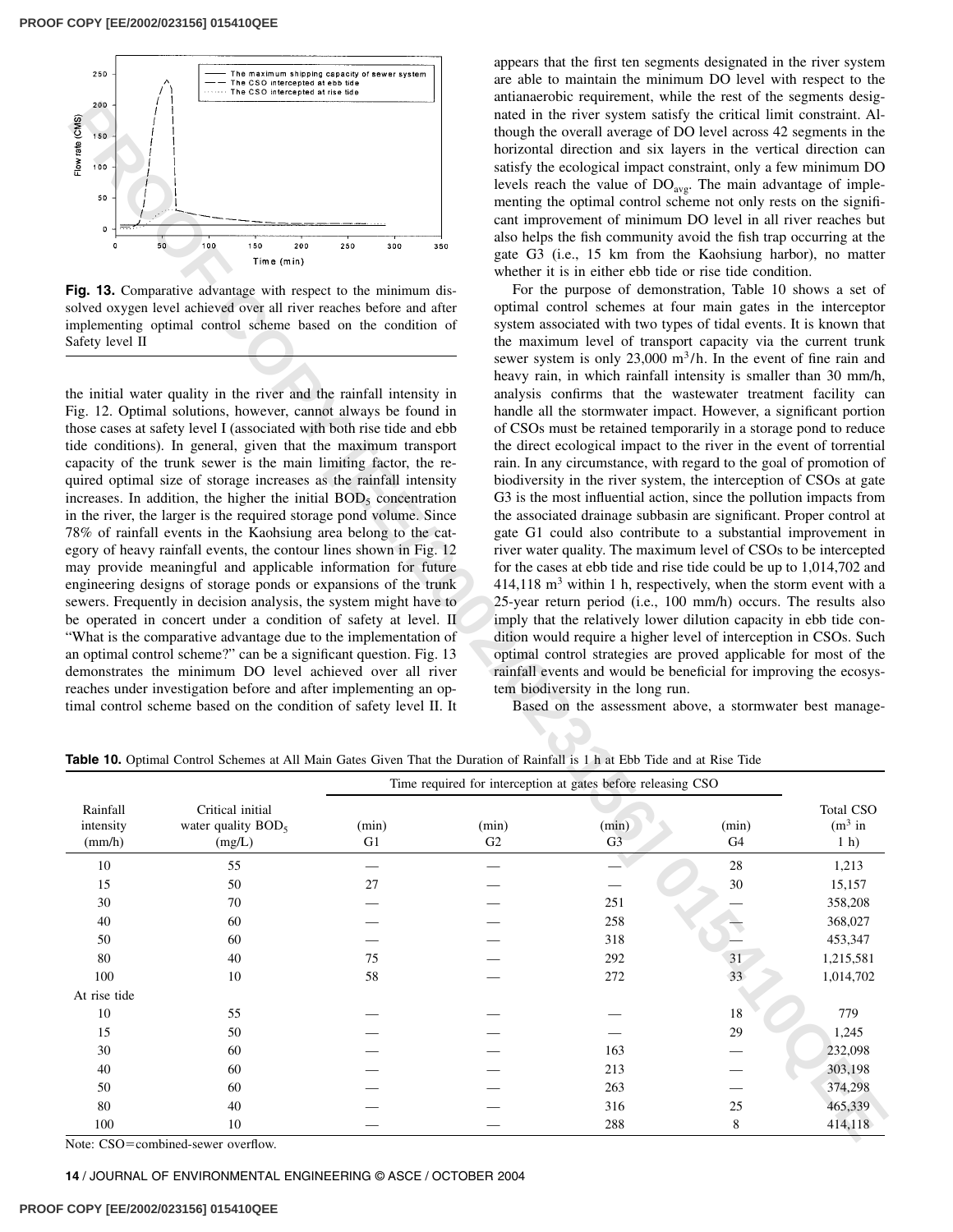

**Fig. 14.** Required interception of combined-sewer overflows during the rainfall event of 100 mm/h compared with the maximum transport capacity of trunk sewer

ment practice (BMP), covering the essential measure or structural control that is used for a given set of conditions to manage the quantity and improve the quality of stormwater runoff in the most cost-effective manner, can be determined. BMPs can be either engineered and constructed systems ("structural BMPs") that improve the quality and/or control the quantity of runoff such as detention ponds and constructed wetlands, or they can be institutional, education, or pollution prevention practices designed to limit the generation of stormwater runoff or reduce the amounts of pollutants contained in the runoff ("nonstructural BMPs"). Finally, Fig. 14 compares the required interception of CSOs during a rainfall event of 10 mm/h with the maximum transport capacity of current trunk sewer. Results indicate that additional storage capacity must be considered at all times in system planning, as it allows for maximum utilization of existing wastewater treatment facilities and results in the lowest pollutant level. Storage in reality can be applied upstream, midstream, or downstream at suitable points in the sewer system. Upstream storage can offer the dual benefits of drainage and flood relief/control. Types of storage facilities include unused capacity in the existing interceptor and sewer pipelines, conventional concrete tanks, lined earthen basins, and even tunnels and underground tanks.

## **Conclusion**

The problem of lower biodiversity of fish species in the Love River estuarine system in the city of Kaohsiung, South Taiwan has long been affected by the impact of stormwater overflow. To address its gross impacts, this study not only exhibits a high degree of interdisciplinarity between different types of field surveys and modeling analyses in scientific perspectives, but also determines the required engineering efforts to minimize the ecological risk to an urban river system. By placing biocomplexity or biodiversity studies in an environmental context, this environmental systems analysis calibrates, verifies, and integrates two types of simulation models as a whole to facilitate exploring, eliciting, and summarizing the interactions of natural systems and engineered systems. In conjunction with these efforts in an optimization analysis, analytical results successfully address an optimal control scheme for each gate operation during several typical storm events that clearly improves science-based predictive capabilities for decision-making. An additional storage facility with an optimal size can be engineered, which possesses the favorable attributes of being simple in structural design and operation, responding without difficulty to random storm behavior. It is anticipated that this research could serve as a pioneering work to describe the dynamics of coupled natural and human systems, providing a foundation for achieving the goals of urban-scale sustainability programs.

## **Acknowledgment**

The writers acknowledge the helpful comments provided by anonymous referees in the reviewing process.

## **References**

- Alan, G. H. (1995). *Water pollution and fish physiology*, Lewis-CRC, Boca Raton, Fla.
- Attrill, M. J. (1998). *A rehabilitated estuarine ecosystem: The environment and ecology of the Thames estuary*, Kluwer Academic, London.
- Bikangaga, J. H., and Nassehi, V. (1995). "Application of computer modeling techniques to the determination of optimum effluent discharge policies in tidal water systems." *Water Res.*, 29(10), 2367–2375
- Cassar, A., and Verworn, H. R. (1999). "Modifications of rainfall runoff and decision finding models for on-line simulation in real time control." *Water Sci. Technol.*, 39(1), 201–207.29.
- Chen, J. C., Chang, Y. C., Chang, N. B., and Lee, M. T. (2002). "Mitigating the impact of combined sewer overflows to an urban river system via web-based shared-vision modeling analysis." *Civ. Eng. Environ. Sys.*, in press.
- Chen, M. H., and Hsiao, J. S.,(1996). "The reproductive biology of the Gizzard Shad: *Nematalosa come* in the Kaohsiung River and its harbor area, Southern Taiwan." *Zoolog. Studies* 35(4), 261–271.
- Chen, M. H., Wen, D. J., and Chen, C. Y. (1999). "Reproduction and estuarine utilization of the grey mullet, *Liza macrolepis* (Smith, 1846), in the area of Kaohsiung harbour, southern Taiwan." *Fish. Sci.* 65(1),  $1 - 10$ .
- Curtis, L. D., and Tarang, K. (1997). "A steady-state model of the Willamette River: implications for flow control of dissolved oxygen and phytoplankton biomass." *River water quality: Dynamics and restoration*, Antonius Laenen and David A. Dunnette, eds., 163–185.
- Entem, S., Lahound, A., Yde, L., and Bendsen, B. (1998). "Real time control of the sewer system of Boulogne Billancourt- a contribution to improving the water quality of the Seine." *Water Sci. Technol.*, 37(1), 319–326.
- Environmental Protection Agency, Taiwan (EPA, Taiwain). (1993– 1999).http://www.epa.gov.tw/Pl/Pl-6g.htm
- Falconer, R. A., and Lin, B. (1997). "Three-dimensional modeling of water quality in the humber estuary." *Water Res.*, 31, 1092–1102.
- Fen, C. S. (2001). "Modeling wastewater discharge to the Ai Estuary, Kaohsiung, Taiwan." *Water Qual. Ecosystem Model*, in press.
- Fruge, D. W. (1995). "U.S. Fish and wildlife service involvement in Louisiana coastal wetlands conservation and restoration task force